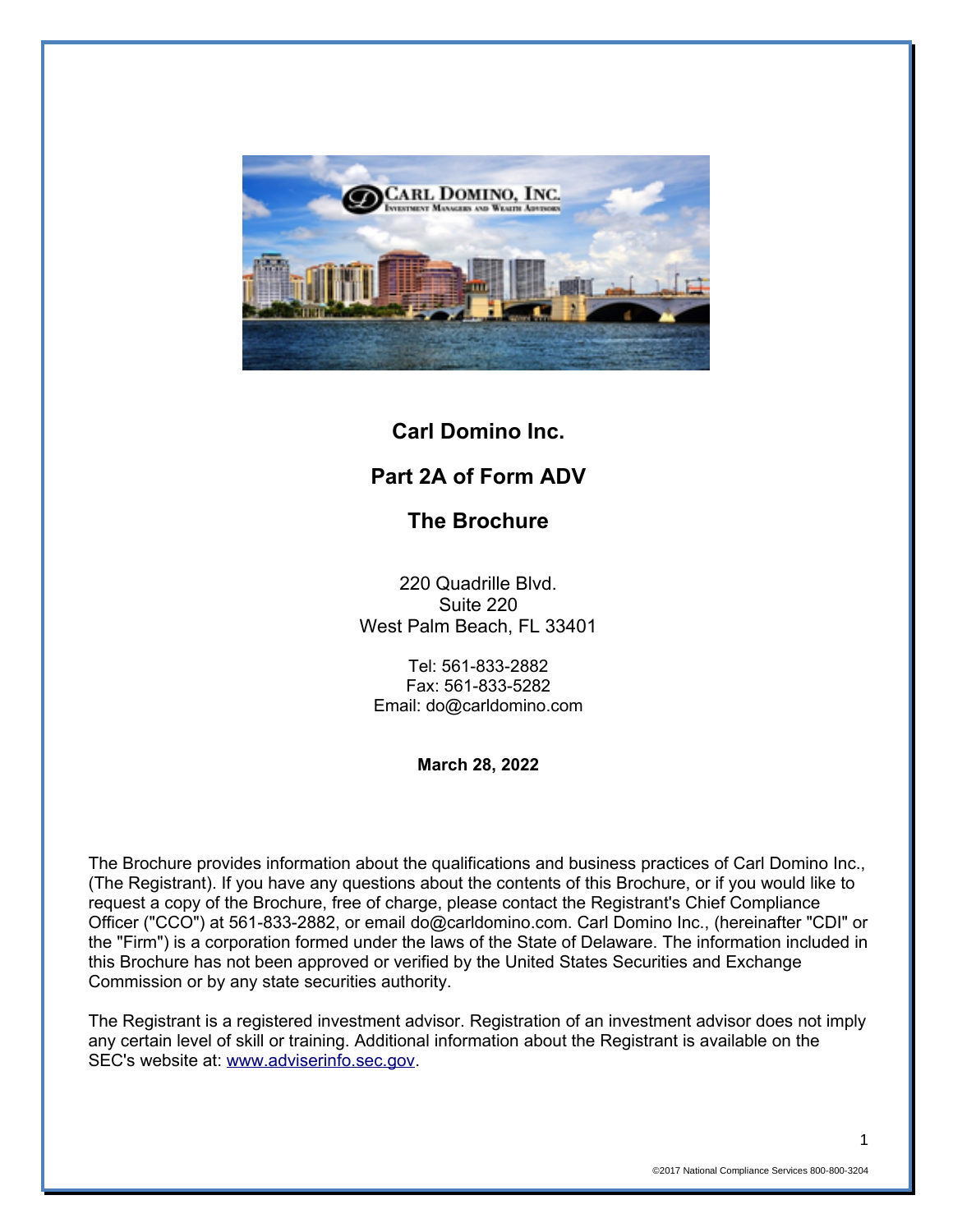# **Item 2 Material Changes**

Since the last Annual Amendment ADV filing dated December 21, 2021, we have made the following material changes to our Brochure:

• The Advisory Business section has been updated to add disclosures regarding IRA Rollover Recommendations. Please refer to Item 4 below for more detailed information.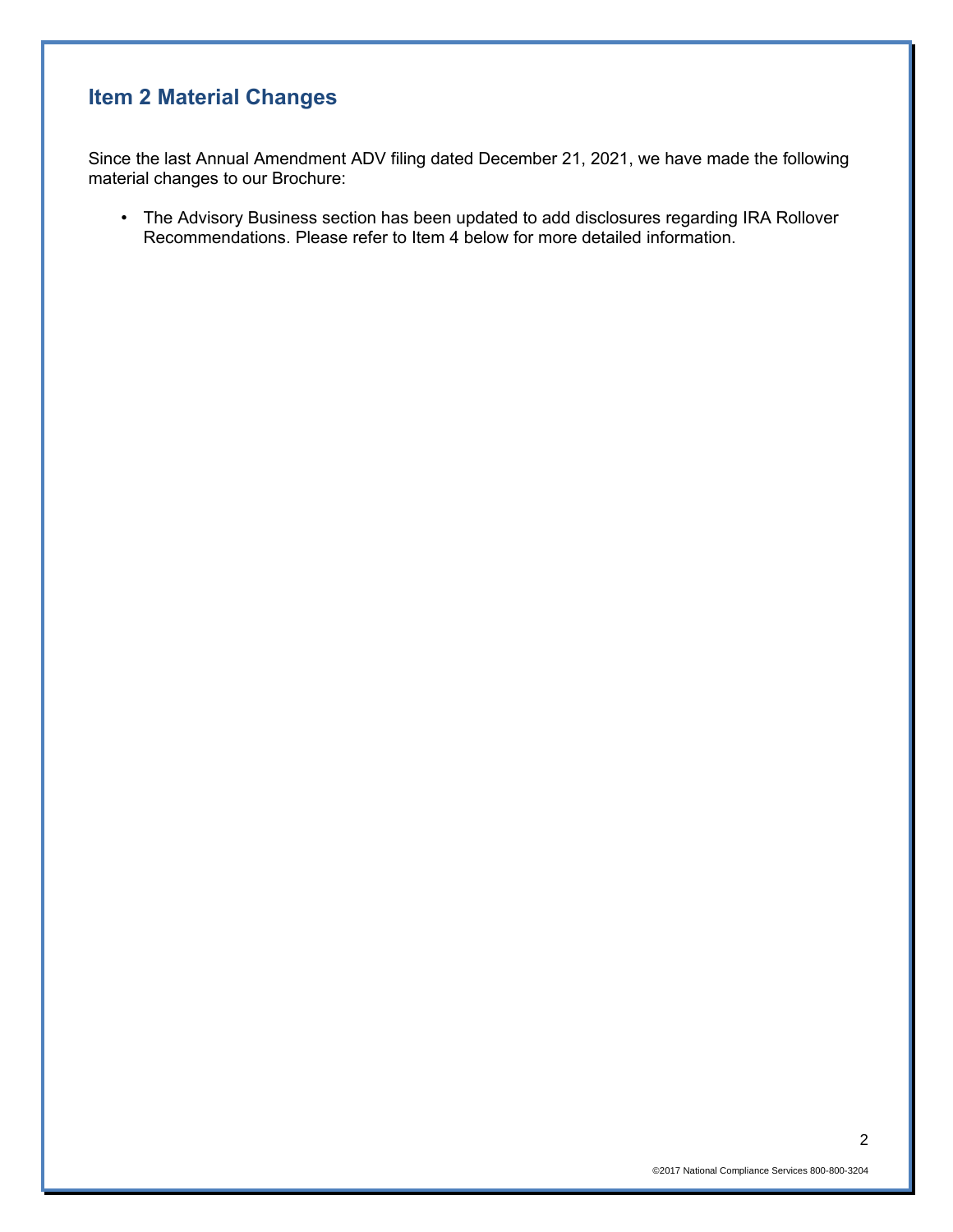# **Item 3 Table Of Contents**

| Item 1 Cover Page                                                                            | Page 1  |
|----------------------------------------------------------------------------------------------|---------|
| Item 2 Material Changes                                                                      | Page 2  |
| Item 3 Table Of Contents                                                                     | Page 3  |
| Item 4 Advisory Business                                                                     | Page 4  |
| Item 5 Fees and Compensation                                                                 | Page 6  |
| Item 6 Performance-Based Fees and Side-By-Side Management                                    | Page 8  |
| Item 7 Types of Clients                                                                      | Page 8  |
| Item 8 Methods of Analysis, Investment Strategies and Risk of Loss                           | Page 8  |
| Item 9 Disciplinary                                                                          | Page 12 |
| Item 10 Other Financial Industry Activities and Affiliations                                 | Page 12 |
| Item 11 Code of Ethics, Participation or Interest in Client Transactions & Personal Trading. | Page 12 |
| Item 12 Brokerage Practices                                                                  | Page 13 |
| Item 13 Review of Accounts                                                                   | Page 16 |
| Item 14 Client Referrals and Other Compensation                                              | Page 17 |
| Item 15 Custody                                                                              | Page 18 |
| Item 16 Investment Discretion                                                                | Page 19 |
| Item 17 Voting Client Securities                                                             | Page 19 |
| Item 18 Financial Information                                                                | Page 20 |
| Item 19 Requirements for State-Registered Advisers                                           | Page 20 |
| Item 20 Additional Information                                                               | Page 20 |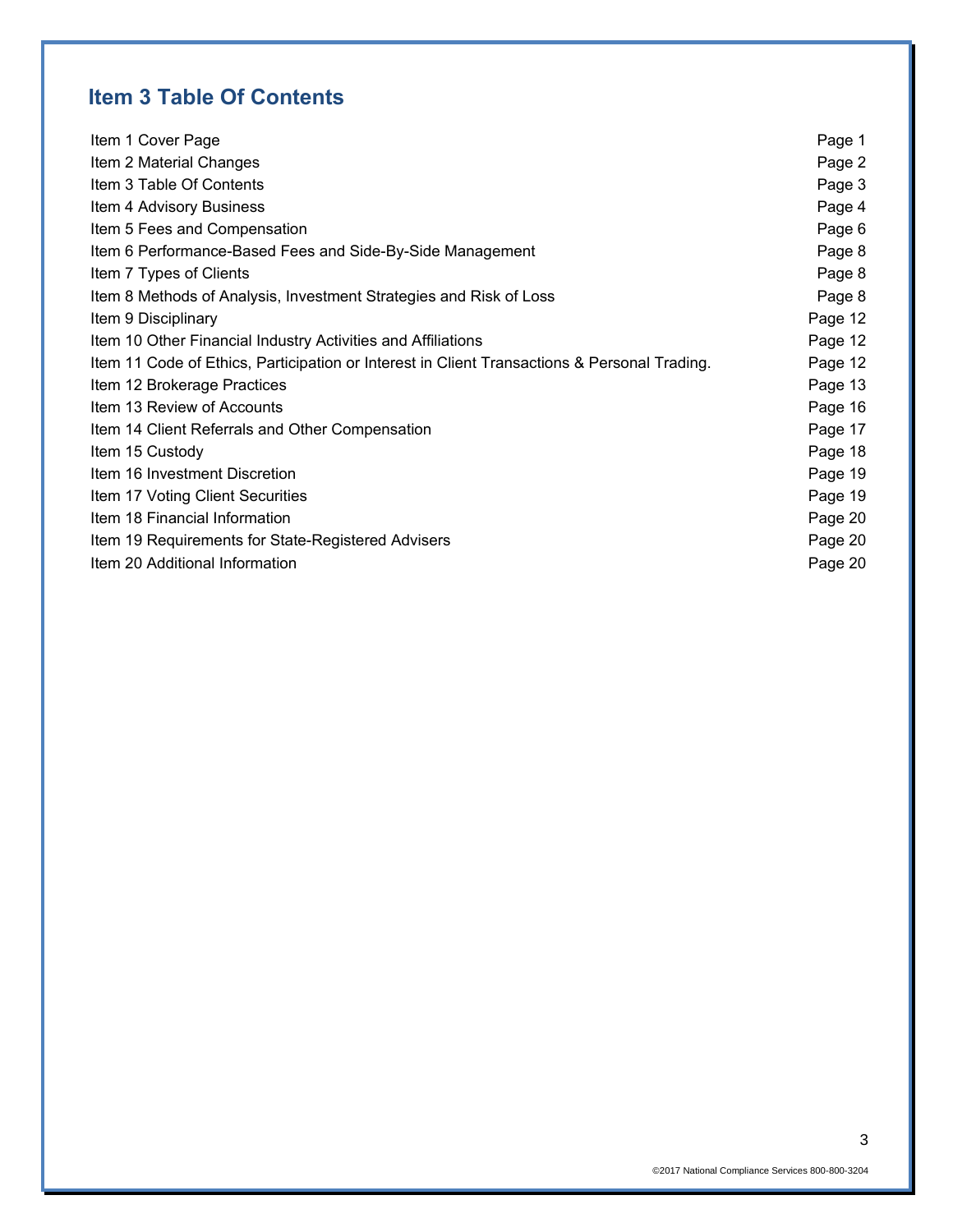# **Item 4 Advisory Business**

#### **Description of Firm**

Carl Domino Inc. (hereinafter "CDI") is a registered investment adviser based in West Palm Beach, Florida. We are organized as a corporation under the laws of the State of Florida. We have been providing investment advisory services since August 2004. We are owned by Carl Domino and Gina Goldhammer.

The following paragraphs describe our services and fees. Refer to the description of each investment advisory service listed below for information on how we tailor our advisory services to your individual needs. As used in this brochure, the words "we," "our," and "us" refer to Carl Domino Inc. and the words "you," "your," and "client" refer to you as either a client or prospective client of our firm.

CDI provides Investment Management Services. These services may be offered to Clients on an allinclusive or individual basis. Such services are offered to individuals, pension and profit sharing plans, trusts, estates, charitable organizations, corporations, and other business entities. Prior to executing an agreement for services, CDI and the Client will determine the scope of the services to be provided.

#### **Investment Management Services**

We offer discretionary and non-discretionary investment management services. As such, the Firm is generally granted full discretion and authority to manage the account. Accordingly, CDI is authorized to perform various functions, at the Client's expense, without further approval from the Client. Such functions include the determination of securities to be purchased and/or sold; the amount of securities to be purchased and/or sold; the broker dealer to be used; and commission rates to be paid. Once the portfolio is constructed, CDI provides continuous supervision and re-optimization of the portfolio as changes in market conditions and client circumstances may require. In limited circumstances, CDI may execute a non-discretionary arrangement with CDI's Clients, where the Firm obtains Client approval prior to the execution of a trade.

Our investment advice is tailored to meet our clients' needs and investment objectives. If you retain our firm for portfolio management services, we will meet with you to determine your investment objectives, risk tolerance, and other relevant information at the beginning of our advisory relationship. We will use the information we gather to develop a strategy that enables our firm to give you continuous and focused investment advice and/or to make investments on your behalf. As part of our portfolio management services, we may customize an investment portfolio for you according to your risk tolerance and investing objectives. Once we construct an investment portfolio for you, we will monitor your portfolio's performance on an ongoing basis, and will rebalance the portfolio as required by changes in market conditions and in your financial circumstances.

If you participate in our discretionary portfolio management services, we require you to grant our firm discretionary authority to manage your account. Discretionary authorization will allow us to determine the specific securities, and the amount of securities, to be purchased or sold for your account without your approval prior to each transaction. Discretionary authority is granted in the investment advisory agreement you sign with our firm and the appropriate trading authorization forms. You may limit our discretionary authority (for example, limiting the types of securities that can be purchased or sold for your account) by providing our firm with your restrictions and guidelines in writing.

We may also offer non-discretionary portfolio management services. If you enter into non-discretionary arrangements with our firm, we must obtain your approval prior to executing any transactions on behalf of your account. You have an unrestricted right to decline to implement any advice provided by our firm on a non-discretionary basis.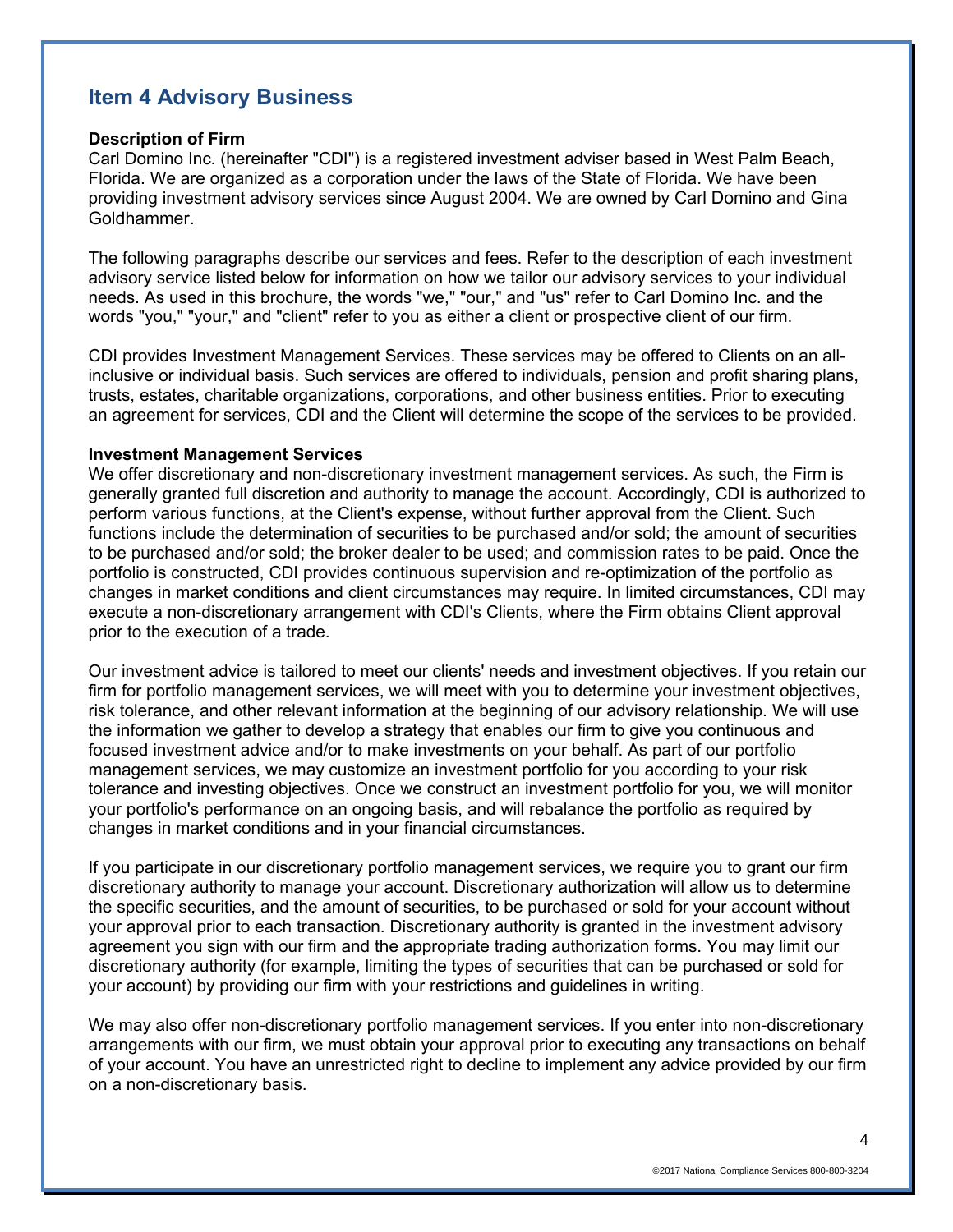In providing account management services, we do not accept client restrictions on the specific securities or the types of securities that may be held in your account. Clients who have engaged us for investment management services may receive complimentary financial planning at no additional cost.

CDI will deliver the Firm's disclosure brochure - Form ADV Part 2 - contemporaneously with the Client's execution of an agreement for services. As such, the Client may terminate the management agreement within five days (5) from the date of acceptance without penalty. Thereafter, either party, upon 30 days written notice to the other, may terminate the management agreement.

### **Wrap Fee Programs**

We do not participate in any wrap fee program at the present time.

### **Types of Investments**

CDI focuses on "large-cap" value stocks that pay a dividend, preferably with over a 1.8% yield. CDI also invest in bonds when needed or when deemed appropriate.

### **California Code of Regulations**

Pursuant to California Code of Regulations, 10 CCR Section 260.235.2, Carl Domino Inc. hereby makes the following statement: a conflict exists between the interest of Carl Domino Inc. and the interests of the client. Further, the client is under no obligation to act upon Carl Domino Inc. recommendations, and if the client elects to act on any of the recommendations, the client is under no obligation to effect the transactions through Carl Domino Inc..

All material conflicts of interest under CCR Section 260.238 (k) are disclosed regarding the investment adviser, its representatives or any of its employees, which could be reasonably expected to impair the rendering of unbiased and objective advice.

While the firm endeavor at all times to offer clients its specialized services at reasonable costs, the fees charged by other advisers for comparable services may be lower than the fees charged by Carl Domino Inc.

#### **IRA Rollover Recommendations**

Effective December 20, 2021 (or such later date as the US Department of Labor ("DOL") Field Assistance Bulletin 2018-02 ceases to be in effect), for purposes of complying with the DOL's Prohibited Transaction Exemption 2020-02 ("PTE 2020-02") where applicable, we are providing the following acknowledgment to you.

When we provide investment advice to you regarding your retirement plan account or individual retirement account, we are fiduciaries within the meaning of Title I of the Employee Retirement Income Security Act and/or the Internal Revenue Code, as applicable, which are laws governing retirement accounts. The way we make money creates some conflicts with your interests, so we operate under a special rule that requires us to act in your best interest and not put our interest ahead of yours. Under this special rule's provisions, we must:

- Meet a professional standard of care when making investment recommendations (give prudent advice);
- Never put our financial interests ahead of yours when making recommendations (give loyal advice);
- Avoid misleading statements about conflicts of interest, fees, and investments;
- Follow policies and procedures designed to ensure that we give advice that is in your best interest;
- Charge no more than is reasonable for our services; and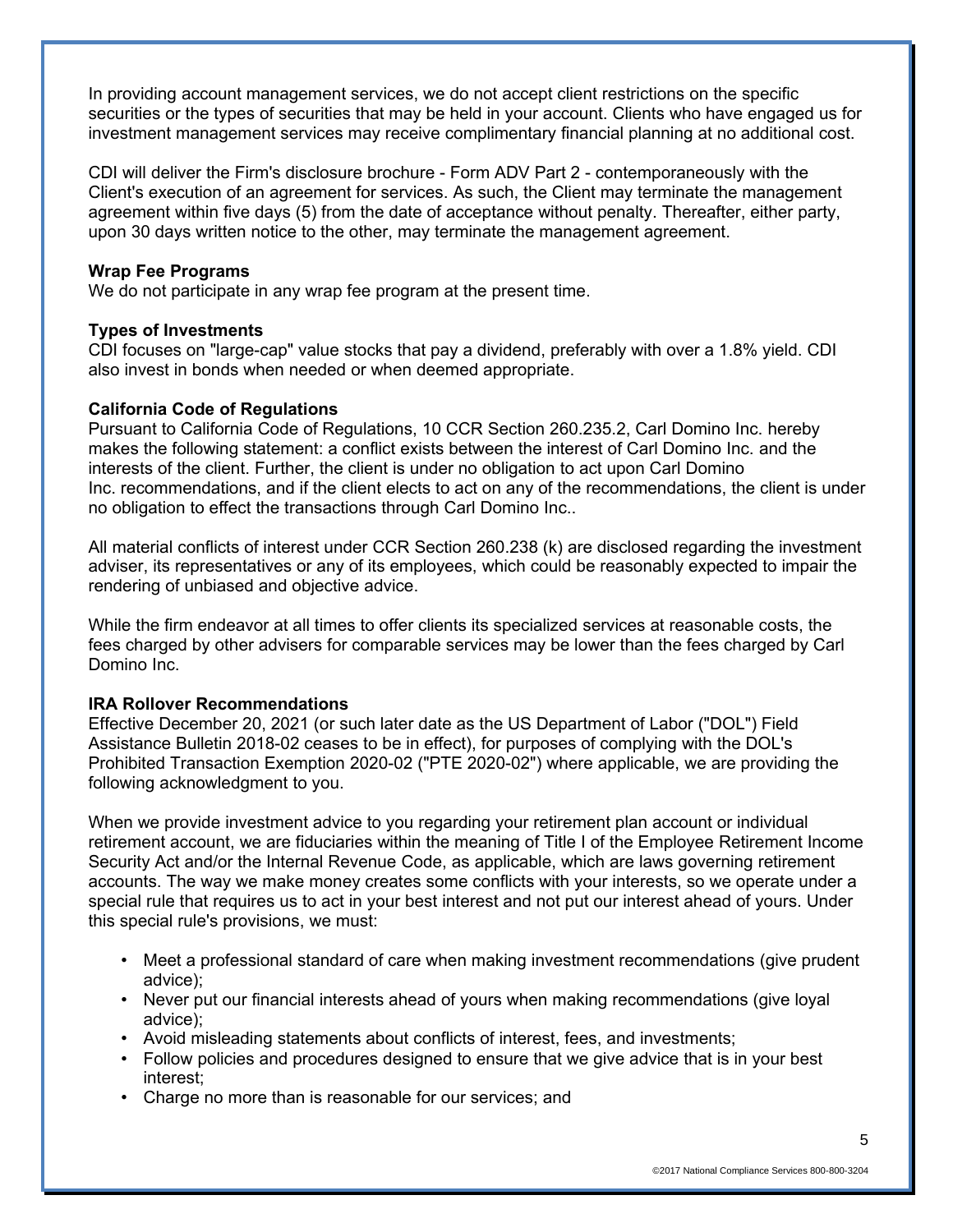• Give you basic information about conflicts of interest.

We benefit financially from the rollover of your assets from a retirement account to an account that we manage or provide investment advice, because the assets increase our assets under management and, in turn, our advisory fees. As a fiduciary, we only recommend a rollover when we believe it is in your best interest.

#### **Assets Under Management**

As of December 31, 2021, we managed \$79,504,506 in Client assets on a discretionary basis, and no assets on a non-discretionary basis.

## **Item 5 Fees and Compensation**

#### **Investment Management Services**

Our annual fee for investment management services is equal to 1.00% of the market value of your assets under our management. Referrals of new clients from existing clients receive flat 0.90% on the new account and the person who referred the new account also gets that rate. Assets in each of your account(s) are included in the fee assessment unless specifically identified in writing for exclusion. Our annual portfolio management fee is billed and payable, quarterly in arrears, based on the balance at end of billing period.

Where we provide investment management services for clients prior to 2016, our advisory fee is based on a percentage of the assets in your account and is set forth in the following annual fee schedule below. The advisory fee is billed and payable, quarterly in arrears based on the balance at end of billing period.

### **Annual Fee Schedule**

| Assets Under Management | <b>Annual Fee</b> |
|-------------------------|-------------------|
| First \$500,000         | 1.00%             |
| Next \$500,000          | $0.80\%$          |
| Remainder fee           | 0.60%             |

If the Investment Management Agreement is executed at any time other than the first day of a calendar quarter, our fees will apply on a pro rata basis, which means that the advisory fee is payable in proportion to the number of days in the quarter for which you are a client.

At our discretion, we may combine the account values of family members living in the same household to determine the applicable advisory fee. For example, we may combine account values for you and your minor children, joint accounts with your spouse, and other types of related accounts. Combining account values may increase the asset total, which may result in your paying a reduced advisory fee based on the available breakpoints in our fee schedule stated above.

We will deduct our fee directly from your account through the qualified custodian holding your funds and securities. We will deduct our advisory fee only when the following requirements are met: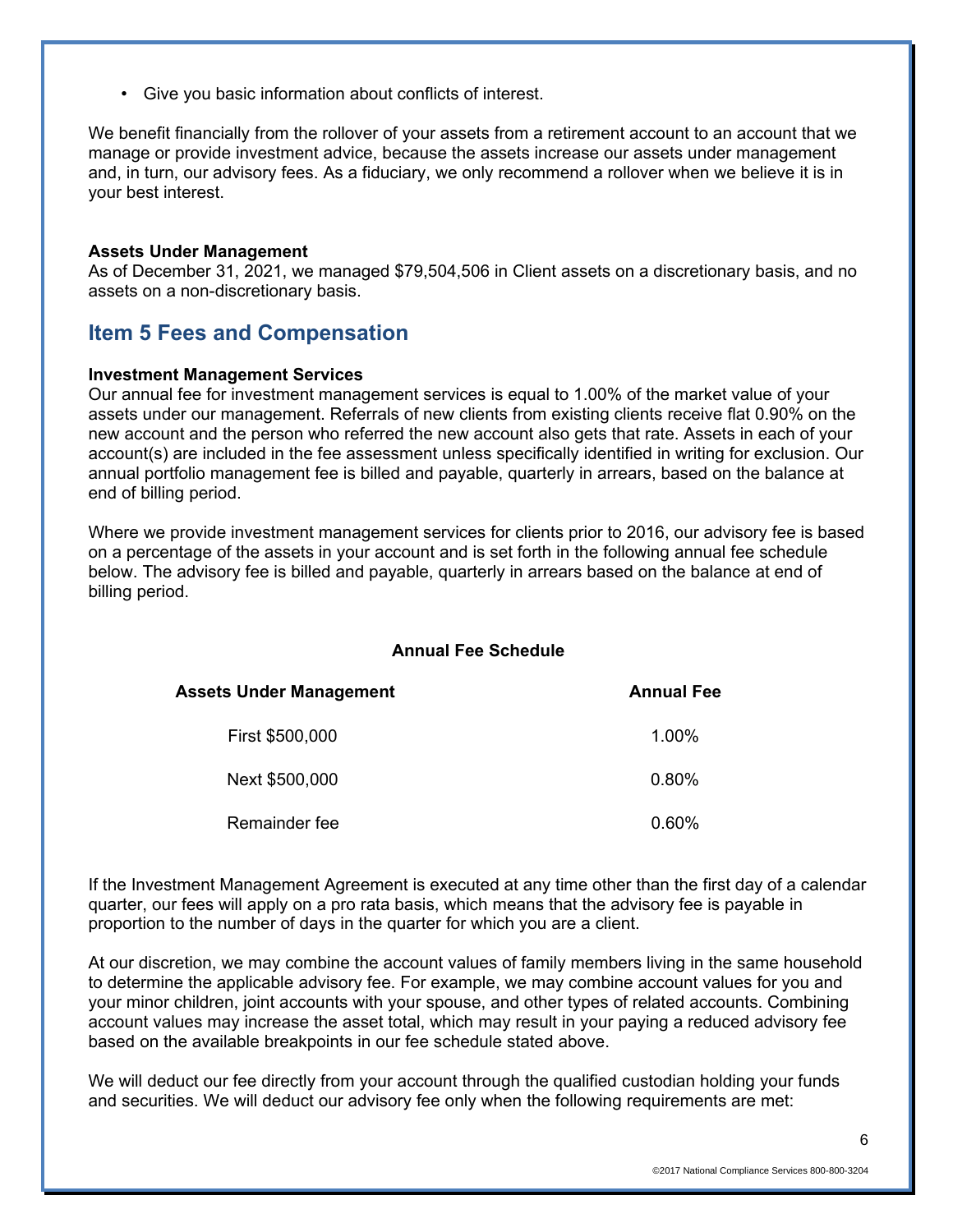- You provide our firm with written authorization permitting the fees to be paid directly from your account held by the qualified custodian;
- We send you an invoice showing the amount of the fee, the value of the assets on which the fee is based, the time period covered by the fee, and the specific manner in which the fee was calculated; and
- The qualified custodian agrees to send you a statement, at least quarterly, indicating all amounts disbursed from your account including the amount of the advisory fee paid directly to our firm.

We encourage you to reconcile our invoices with the statement(s) you receive from the qualified custodian. If you find any inconsistent information between our invoice and the statement(s) you receive from the qualified custodian call our main office number located on the cover page of this brochure.

You may terminate the portfolio management agreement upon 30 days written notice. You will incur a pro rata charge for services rendered prior to the termination of the portfolio management agreement, which means you will incur advisory fees only in proportion to the number of days in the month for which you are a client. If you have pre-paid advisory fees that we have not yet earned, you will receive a prorated refund of those fees.

### **Additional Fees and Expenses**

CDI does not represent, warranty, or imply that the services or methods of analysis used by the Firm can or will predict future results, successfully identify market tops or bottoms, or insulate Clients from losses due to market corrections or declines.

As part of our investment advisory services to you, we may invest, or recommend that you invest, in mutual funds and exchange traded funds. The fees that you pay to our firm for investment advisory services are separate and distinct from the fees and expenses charged by mutual funds or exchange traded funds (described in each fund's prospectus) to their shareholders. These fees will generally include a management fee and other fund expenses. You will also incur transaction charges and/or brokerage fees when purchasing or selling securities. These charges and fees are typically imposed by the broker-dealer or custodian through whom your account transactions are executed. We do not share in any portion of the brokerage fees/transaction charges imposed by the broker-dealer or custodian. To fully understand the total cost you will incur, you should review all the fees charged by mutual funds, exchange traded funds, our firm, and others. For information on our brokerage practices, refer to the *Brokerage Practices* section of this brochure.

#### **State of California Required Disclosures**

While our firm endeavors at all times to offer clients specialized services at reasonable costs, the fees charged by other investments advisers for comparable services may be lower than the fees charged by our firm.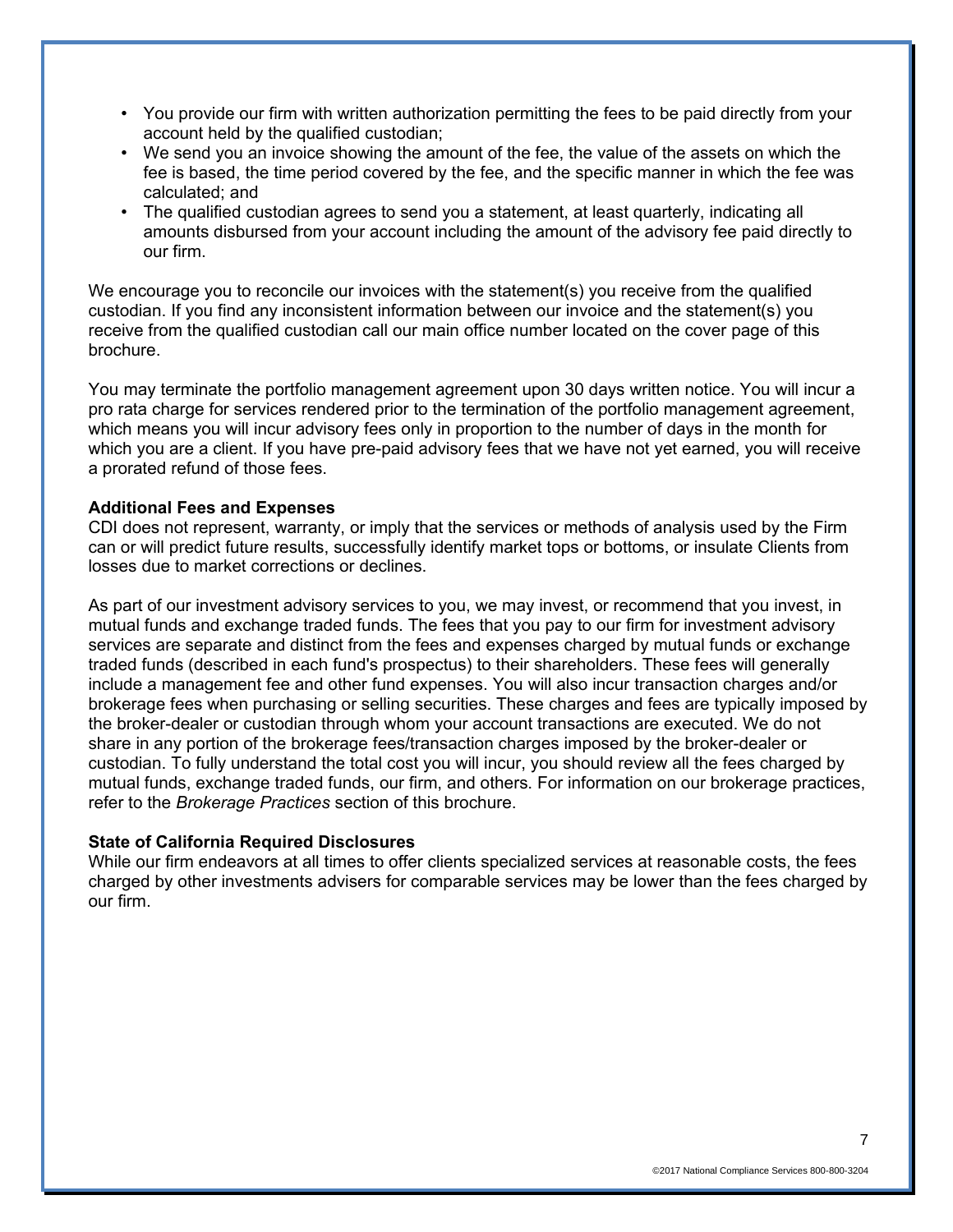# **Item 6 Performance-Based Fees and Side-By-Side Management**

We do not accept performance-based fees or participate in side-by-side management. Performancebased fees are fees that are based on a share of a capital gains or capital appreciation of a client's account. Side-by-side management refers to the practice of managing accounts that are charged performance-based fees while at the same time managing accounts that are not charged performancebased fees. Our fees are calculated as described in the *Fees and Compensation* section above, and are not charged on the basis of a share of capital gains upon, or capital appreciation of, the funds in your advisory account.

# **Item 7 Types of Clients**

CDI generally provides investment advice to individuals, families, pensions, profit sharing plans, trusts, estates, charitable organizations, corporations and foundations. Currently, the Firm does not have a specific minimum account size to open an account. However, it is the Firm's preference to have a \$100,000 minimum for CDI management. The Firm recognizes that there are other factors which may be considered in opening an account for less than \$100,000.

We may also combine account values for you and your minor children, joint accounts with your spouse, and other types of related accounts to meet the stated minimum.

## **Item 8 Methods of Analysis, Investment Strategies and Risk of Loss**

We may use one or more of the following methods of analysis or investment strategies when providing investment advice to you:

Our investment strategies and advice may vary depending upon each client's specific financial situation. As such, we determine investments and allocations based upon your predefined objectives, risk tolerance, time horizon, financial information, liquidity needs and other various suitability factors. Your restrictions and guidelines may affect the composition of your portfolio. **It is important that you notify us immediately with respect to any material changes to your financial circumstances, including for example, a change in your current or expected income level, tax circumstances, or employment status.**

## **Tax Considerations**

Our strategies and investments may have unique and significant tax implications. However, unless we specifically agree otherwise, and in writing, tax efficiency is not our primary consideration in the management of your assets. Regardless of your account size or any other factors, we strongly recommend that you consult with a tax professional regarding the investing of your assets.

Custodians and broker-dealers must report the cost basis of equities acquired in client accounts conducting the analysis of securities, the Firm uses several tools, including commercially available software technology, securities rating services, general market and financial information and due diligence reviews. The principle source of information includes: commercially available investment services, financial newspapers, various reports of mutual fund performance, prospectuses and various financial and business magazines, periodicals and issuer-prepared information, including filings with the Securities and Exchange Commission and financial statements. CDI may also use outside consultants, in certain circumstances, to provide expertise in certain areas of information or analysis.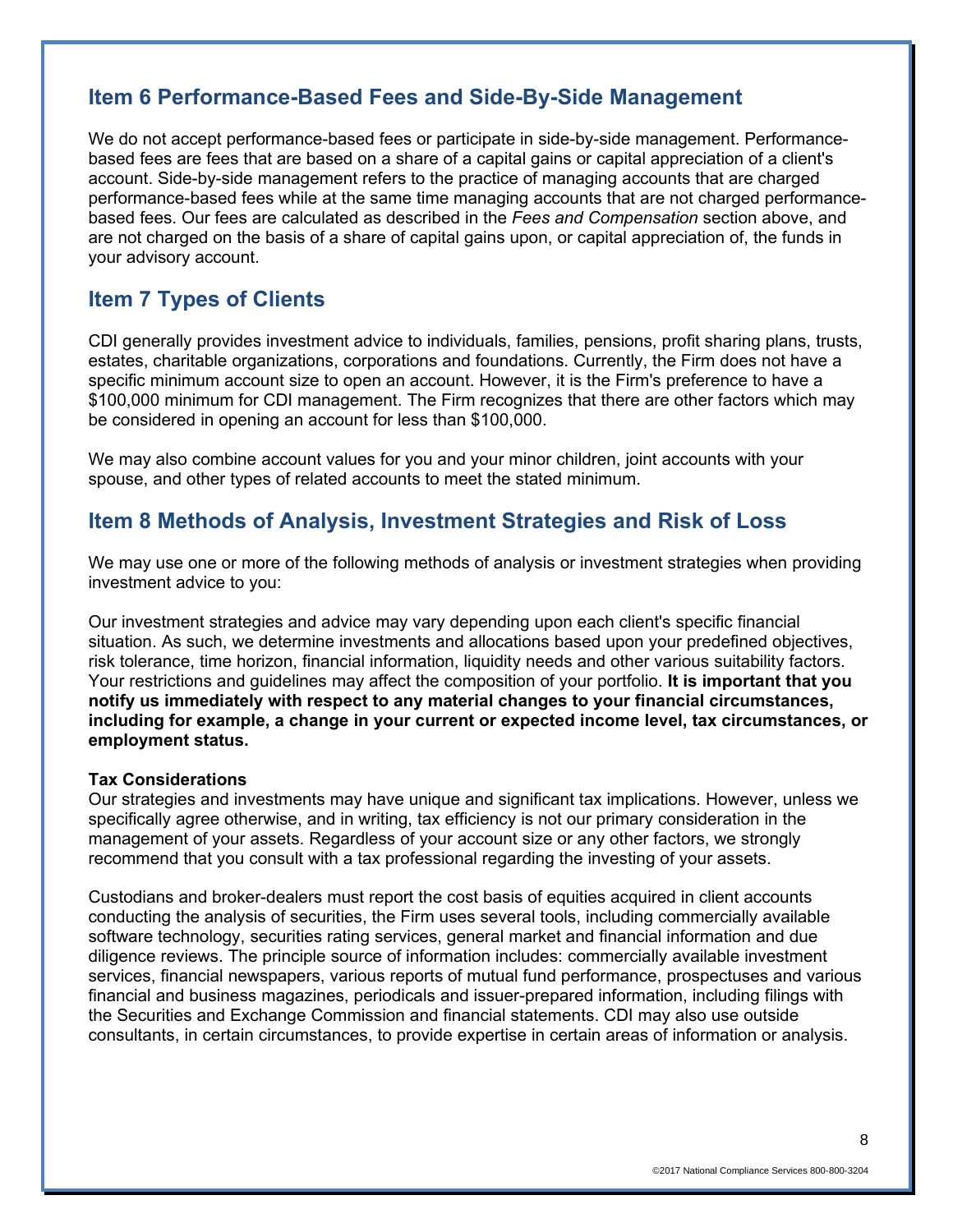You are responsible for contacting your tax advisor to determine if this accounting method is the right choice for you. If your tax advisor believes another accounting method is more advantageous, provide written notice to our firm immediately and we will alert your account custodian of your individually selected accounting method. Decisions about cost basis accounting methods will need to be made before trades settle, as the cost basis method cannot be changed after settlement.

#### Carl Domino Value Equity Program

With regards to Carl Domino Inc.'s Large Cap Value Equity Program, CDI is a value/yield manager. The professionals at CDI perform fundamental analysis on individual companies which meet the Firm's dividend yield criteria. Emphasis is placed on underlying values, free cash flows and the identification of a catalyst which will fuel the eventual realization of those values.

Examples of catalysts are merger or management uncertainty, bad press and increasing business opportunity. CDI's universe of securities includes stocks with above average yields as they provide a measure of downside protection and are less volatile than stocks with little or no dividends. Yield also provides an objective characteristic identifying undervalued equities. Usually, the Firm will not purchase a stock unless it is yielding 1.8% or higher, and if the yield falls below 0.8%, the security is targeted for sale.

The Firm's buy and sell disciplines are strictly observed. However, certain instances might occur whereby basic sell disciplines are observed by the Chief Investment Officer. This may be appropriate when there is an extreme overall market decline. Every effort will be made to communicate the suspension to the Client, if the sell discipline should occur. The Firm's discipline strategy is designed to produce above-average, long-term results while taking less than market risk. Although most of our excess returns are attributable to bottom-up stock selection, companies do not operate independent of the macro-economic environment. Accordingly, our success, in active equity management, is the result of the application of a disciplined process, centered on exploiting inefficiencies uncovered through extensive research. This investment philosophy has been utilized by our Firm's executives for over forty five years and has been in use since 1987.

All Large Cap Value Client portfolios are individually managed for consistency. These portfolios are constantly monitored by the five analysts covering them. Each portfolio is invested in 45 to 50 stocks approximately, equally weighted. CDI maintains fully invested portfolios and does not believe in market timing. As such, cash is a residual of the investment process. Typically, the Firm's portfolios have an average 3-6% and no more than 10% cash.

The key differentiating factors of our Firm's large cap value equity product is a low portfolio turnover and high dividend yield relative to Russell 1000 Value Index.

By design, the Firm's large cap value investment style is a disciplined strategy which is risk averse in nature and we believe provides above average, long-term returns with less than market risk. As a manager of domestic equities, CDI can offer a superior investment process which uniquely uses dividends as a key selection component. The Firm's advantage and defining characteristic rests in CDI's multi-dimensional approach to stock selection. Many value managers completely eschew macroeconomic implications and focus entirely on stock selection. In contrast, CDI is a true bottom-up investment manager, using top-down macroeconomic and sector analysis only to set the stage for our fundamental analysis. CDI's active approach to risk control, enables the Firm to construct portfolios, with risk characteristics, which compare favorably with CDI's benchmarks, while increasing the likelihood of superior risk-adjusted returns.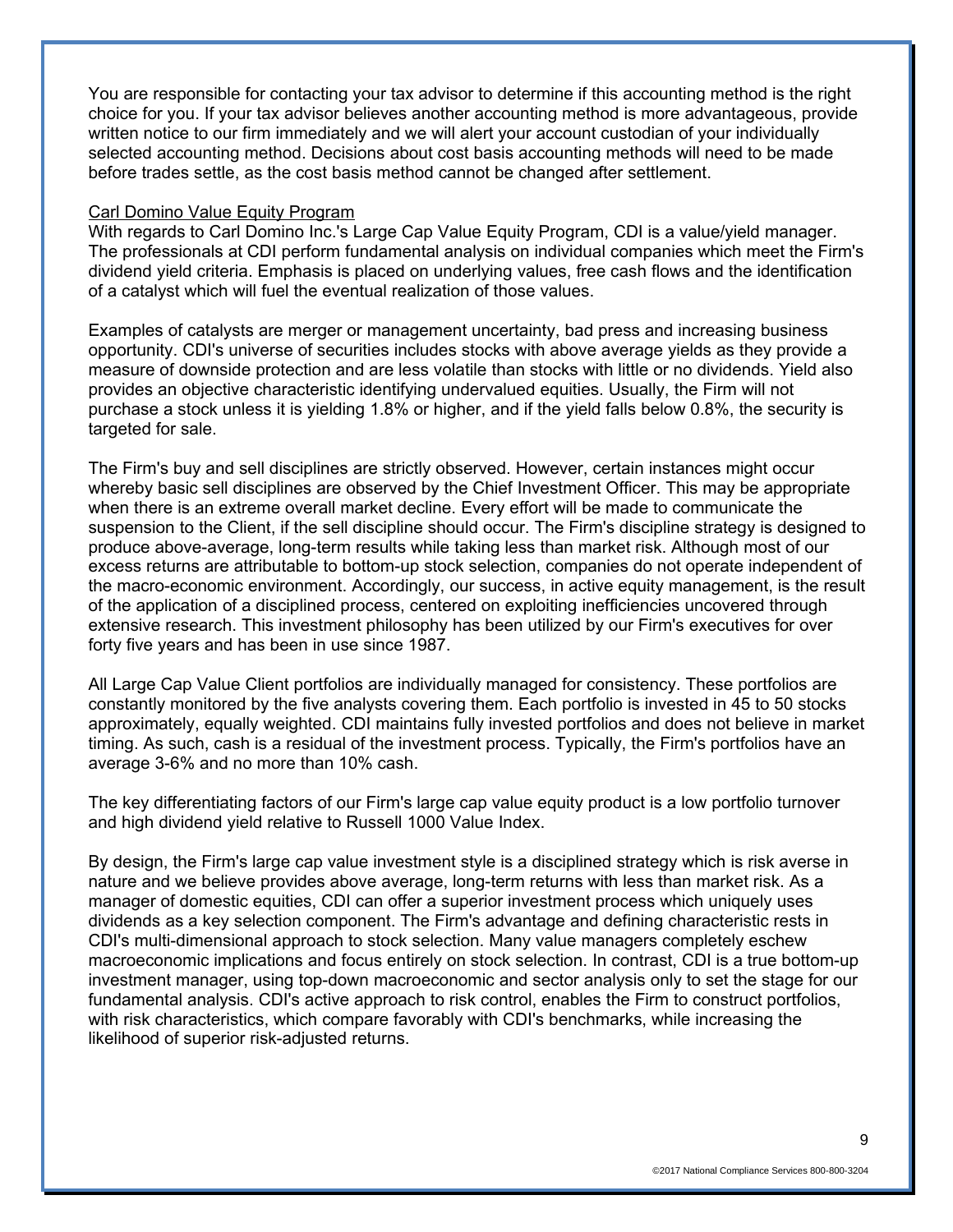## *CDI's Fixed Income Investment Protocol & Philosophy*

In most instances CDI accommodates Client's needs. A macro-evaluation is made in consultation with a Client as to quality level, deviation and trading strategy. Instruments are typically purchased from custodians offerings.

Bonds are not always readily saleable, except for commercial paper and US Treasuries. The important judgment made pertaining to investment in bonds is the old "adage", about not only obtaining the receipt of Client's interest but also Client's principal.

To this end, the Firm's policy, as well as knowing customer risk tolerances in investing, requires mainly a short duration using laddered type arrangement of like amounts of principal, maturing annually from 1 to 7 years. US Treasuries, Corporate Bonds and Notes, and Municipal Tax Exempt Debt, are most frequently fixed vehicles of choice and are rated as investment grade BAA-BBB or better.

Of late, short corporate debt has been used in blended portfolios with other laddered types of debt or with equities.

Not only have yields been higher, but the visibility through research into the companies and balance sheets have made it possible to determine the risk of average to the company; something that is very difficult to determine in the taxable and non-taxable sovereign and municipal debt. Therefore, CDI requires careful research, rating scrutiny, leverage ratio scrutiny and short duration laddering to protect the Firm's portfolios against undue risk in fixed investing. Most important is the lengthy experience and disciplines of CDI portfolio managers in applying this practice.

#### **Risk of Loss**

Investing in securities involves risk of loss that you should be prepared to bear. We do not represent or guarantee that our services or methods of analysis can or will predict future results, successfully identify market tops or bottoms, or insulate clients from losses due to market corrections or declines. We cannot offer any guarantees or promises that your financial goals and objectives will be met. Past performance is in no way an indication of future performance.

#### **Other Risk Considerations**

When evaluating risk, financial loss may be viewed differently by each client and may depend on many different risks, each of which may affect the probability and magnitude of any potential loses. The following risks may not be all-inclusive, but should be considered carefully by a prospective client before retaining our services.

Liquidity Risk: The risk of being unable to sell your investment at a fair price at a given time due to high volatility or lack of active liquid markets. You may receive a lower price or it may not be possible to sell the investment at all.

Credit Risk: Credit risk typically applies to debt investments such as corporate, municipal, and sovereign fixed income or bonds. A bond issuing entity can experience a credit event that could impair or erase the value of an issuer's securities held by a client.

Inflation and Interest Rate Risk: Security prices and portfolio returns will likely vary in response to changes in inflation and interest rates. Inflation causes the value of future dollars to be worth less and may reduce the purchasing power of a client's future interest payments and principal. Inflation also generally leads to higher interest rates which may cause the value of many types of fixed income investments to decline.

Horizon and Longevity Risk: The risk that your investment horizon is shortened because of an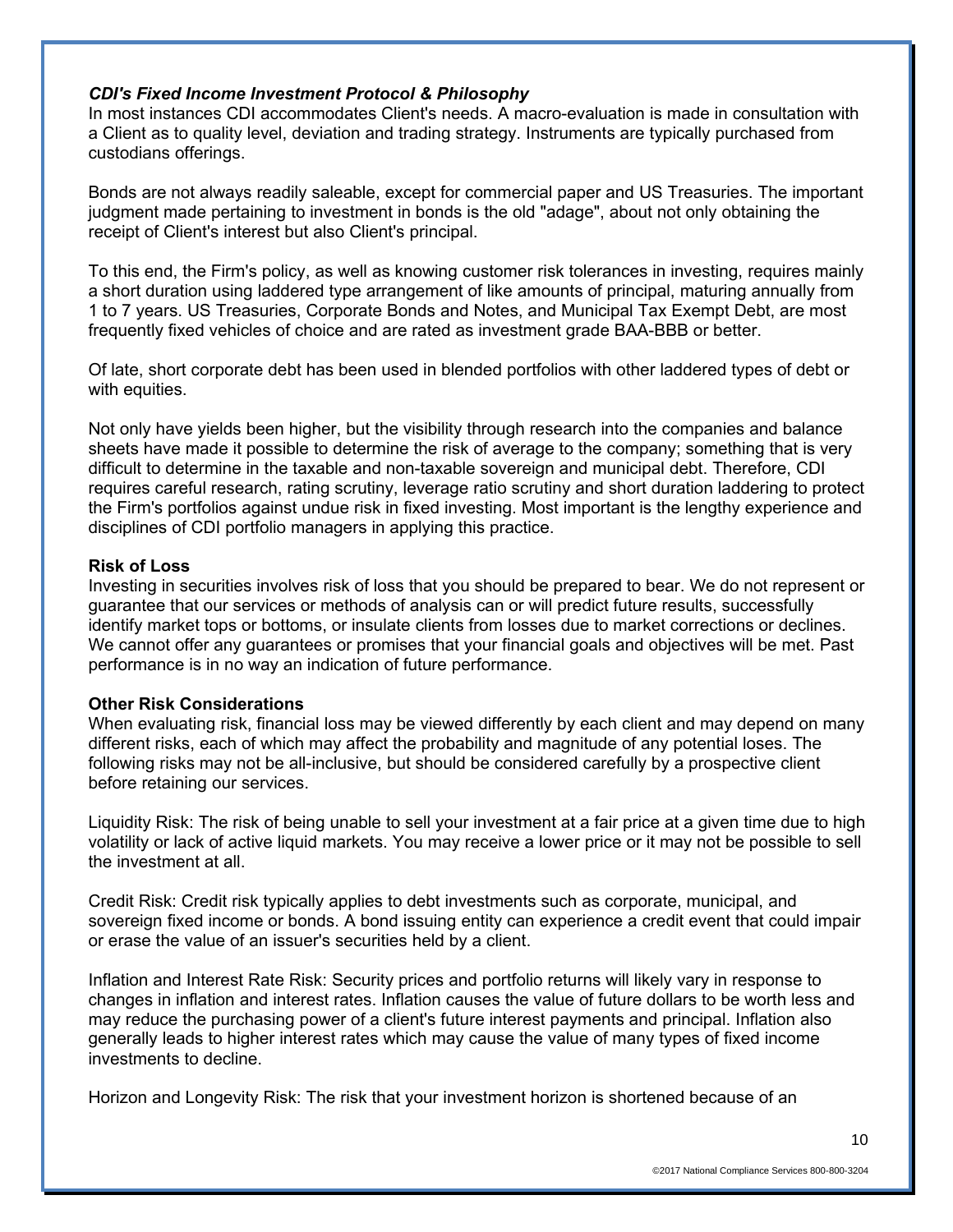unforeseen event, for example, the loss of your job. This may force you to sell investments that you were expecting to hold for the long term. If you must sell at a time that the markets are down, you may lose money. Longevity Risk is the risk of outliving your savings. This risk is particularly relevant for people who are retired, or are nearing retirement.

#### **Recommendation of Particular Types of Securities**

We primarily recommend equities, municipal bonds, exchange traded funds and money market funds. However, we may advise on other types of investments as appropriate for you since each client has different needs and different tolerance for risk. Each type of security has its own unique set of risks associated with it and it would not be possible to list here all of the specific risks of every type of investment. Even within the same type of investment, risks can vary widely. However, in very general terms, the higher the anticipated return of an investment, the higher the risk of loss associated with the investment.

**Money Market Funds:** A money market fund is technically a security. The fund managers attempt to keep the share price constant at \$1/share. However, there is no guarantee that the share price will stay at \$1/share. If the share price goes down, you can lose some or all of your principal. The U.S. Securities and Exchange Commission ("SEC") notes that "While investor losses in money market funds have been rare, they are possible." In return for this risk, you should earn a greater return on your cash than you would expect from a Federal Deposit Insurance Corporation ("FDIC") insured savings account (money market funds are not FDIC insured). Next, money market fund rates are variable. In other words, you do not know how much you will earn on your investment next month. The rate could go up or go down. If it goes up, that may result in a positive outcome. However, if it goes down and you earn less than you expected to earn, you may end up needing more cash. A final risk you are taking with money market funds has to do with inflation. Because money market funds are considered to be safer than other investments like stocks, long-term average returns on money market funds tends to be less than long term average returns on riskier investments. Over long periods of time, inflation can eat away at your returns.

**Municipal Securities:** Municipal securities, while generally thought of as safe, can have significant risks associated with them including, but not limited to: the credit worthiness of the governmental entity that issues the bond; the stability of the revenue stream that is used to pay the interest to the bondholders; when the bond is due to mature; and, whether or not the bond can be "called" prior to maturity. When a bond is called, it may not be possible to replace it with a bond of equal character paying the same amount of interest or yield to maturity.

**Stocks:** There are numerous ways of measuring the risk of equity securities (also known simply as "equities" or "stock"). In very broad terms, the value of a stock depends on the financial health of the company issuing it. However, stock prices can be affected by many other factors including, but not limited to the class of stock (for example, preferred or common); the health of the market sector of the issuing company; and, the overall health of the economy. In general, larger, better established companies ("large cap") tend to be safer than smaller start-up companies ("small cap") are but the mere size of an issuer is not, by itself, an indicator of the safety of the investment.

**Mutual Funds and Exchange Traded Funds:** Mutual funds and exchange traded funds ("ETF") are professionally managed collective investment systems that pool money from many investors and invest in stocks, bonds, short-term money market instruments, other mutual funds, other securities, or any combination thereof. The fund will have a manager that trades the fund's investments in accordance with the fund's investment objective. While mutual funds and ETFs generally provide diversification, risks can be significantly increased if the fund is concentrated in a particular sector of the market, primarily invests in small cap or speculative companies, uses leverage (i.e., borrows money) to a significant degree, or concentrates in a particular type of security (i.e., equities) rather than balancing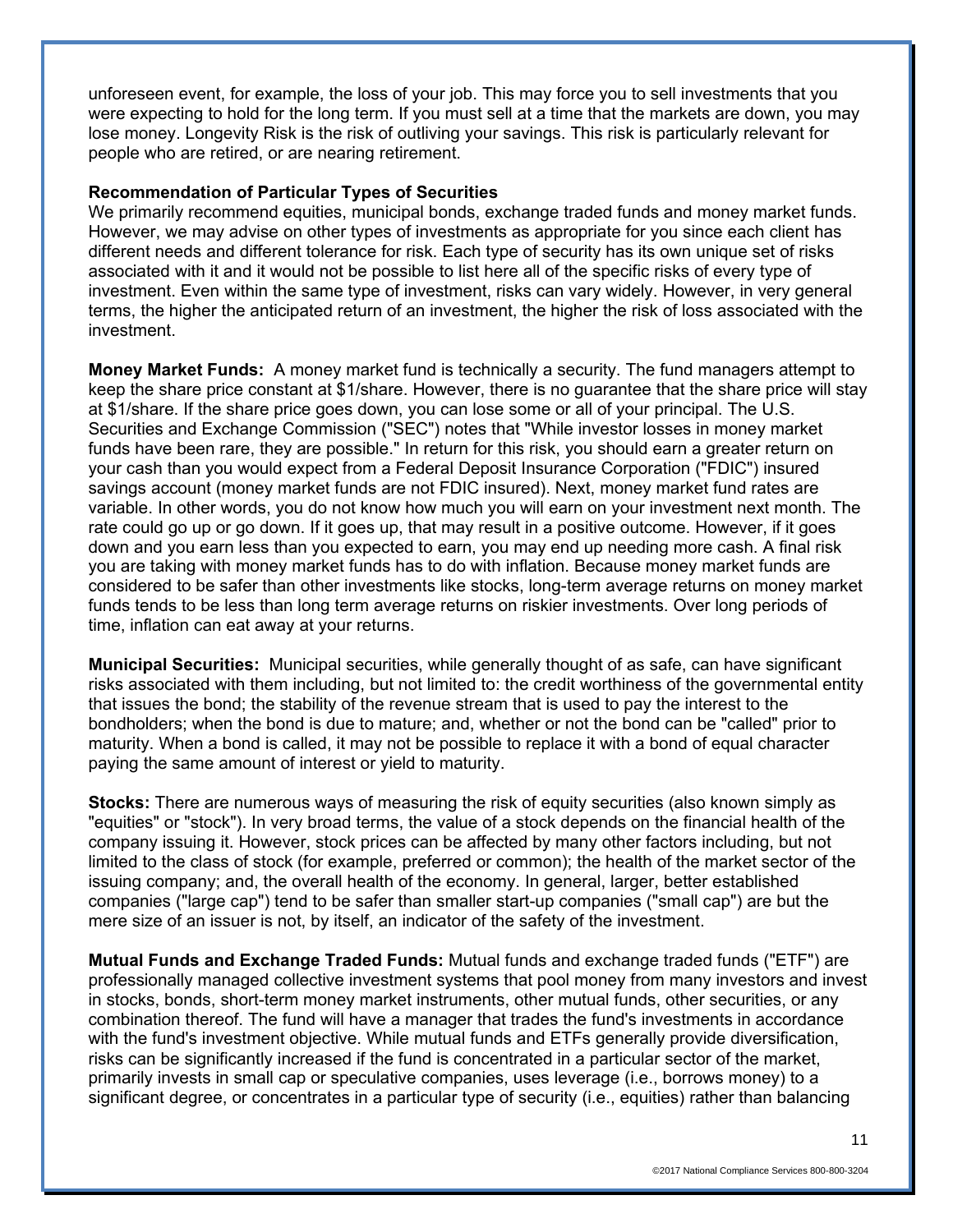the fund with different types of securities. ETFs differ from mutual funds since they can be bought and sold throughout the day like stock and their price can fluctuate throughout the day. The returns on mutual funds and ETFs can be reduced by the costs to manage the funds. Also, while some mutual funds are "no load" and charge no fee to buy into, or sell out of, the fund, other types of mutual funds do charge such fees which can also reduce returns. Mutual funds can also be "closed end" or "open end". So-called "open end" mutual funds continue to allow in new investors indefinitely whereas "closed end" funds have a fixed number of shares to sell which can limit their availability to new investors.

ETFs may have tracking error risks. For example, the ETF investment adviser may not be able to cause the ETF's performance to match that of its Underlying Index or other benchmark, which may negatively affect the ETF's performance. In addition, for leveraged and inverse ETFs that seek to track the performance of their Underlying Indices or benchmarks on a daily basis, mathematical compounding may prevent the ETF from correlating with performance of its benchmark. In addition, an ETF may not have investment exposure to all of the securities included in its Underlying Index, or its weighting of investment exposure to such securities may vary from that of the Underlying Index. Some ETFs may invest in securities or financial instruments that are not included in the Underlying Index, but which are expected to yield similar performance.

## **Item 9 Disciplinary**

We are required to disclose the facts of any legal or disciplinary events that are material to a client's evaluation of our advisory business or the integrity of our management. We do not have any required disclosures under this item.

# **Item 10 Other Financial Industry Activities and Affiliations**

## **Affiliated Entity**

Associated persons and/or executive officers of our firm are also separately licensed to practice law and are affiliated with the Law Office of Carl Domino, PLLC through common control and ownership.if you require legal services, we will recommend that you use the services of our affiliate. Our advisory services are separate and distinct from the compensation paid to our affiliate for their services. This affiliated firm is otherwise regulated by the professional organizations to which it belongs and must comply with the rules of those organizations. These rules may prohibit paying or receiving referral fees to or from investment advisers that are not members of the same organization.

# **Item 11 Code of Ethics, Participation or Interest in Client Transactions & Personal Trading.**

## **Description of Our Code of Ethics**

We strive to comply with applicable laws and regulations governing our practices. Therefore, our Code of Ethics includes guidelines for professional standards of conduct for persons associated with our firm. Our goal is to protect your interests at all times and to demonstrate our commitment to our fiduciary duties of honesty, good faith, and fair dealing with you. All persons associated with our firm are expected to adhere strictly to these guidelines. Persons associated with our firm are also required to report any violations of our Code of Ethics. Additionally, we maintain and enforce written policies reasonably designed to prevent the misuse or dissemination of material, non-public information about you or your account holdings by persons associated with our firm.

Clients or prospective clients may obtain a copy of our Code of Ethics by contacting us at the telephone number on the cover page of this brochure.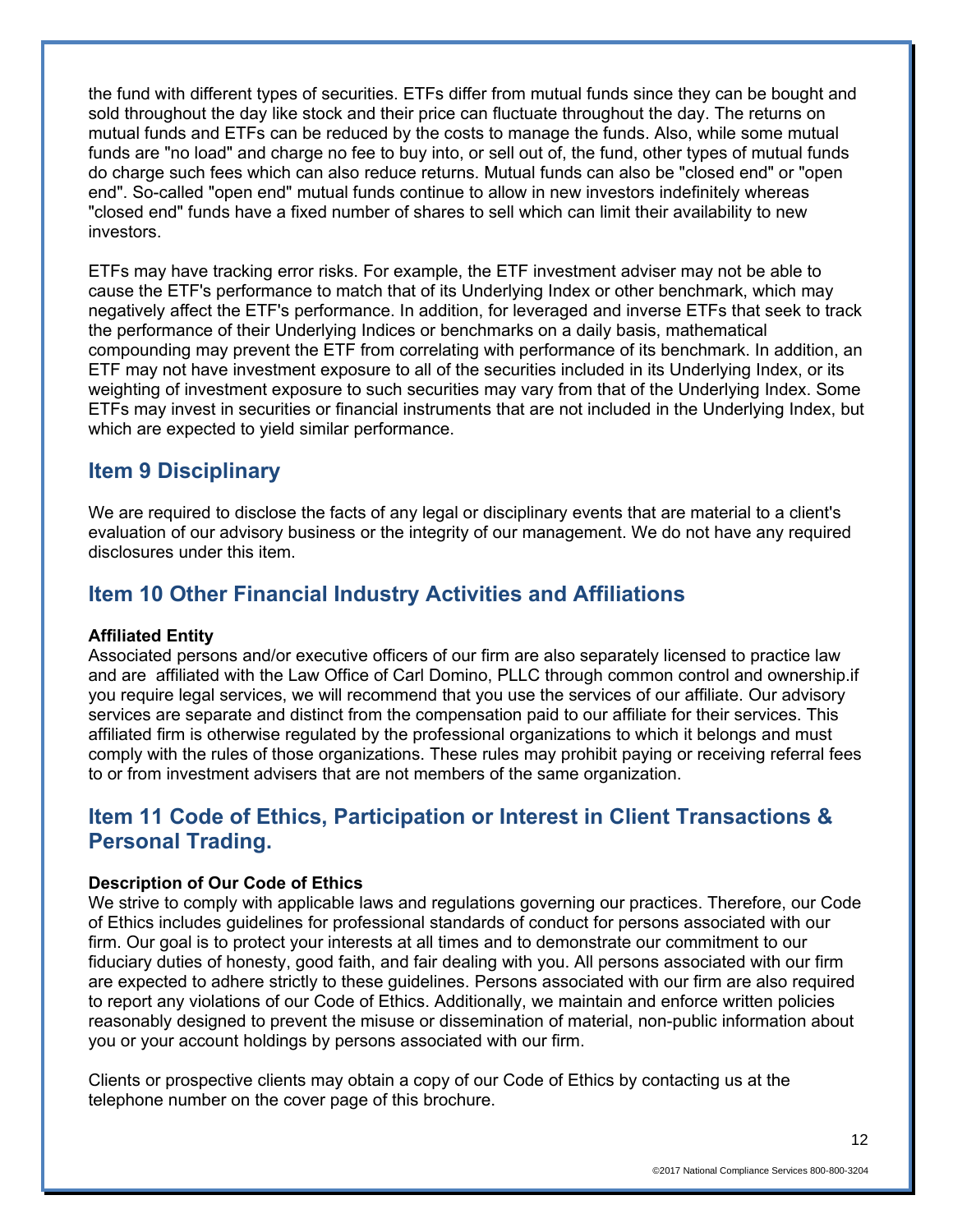#### **Participation or Interest in Client Transactions**

Neither our firm nor any persons associated with our firm has any material financial interest in client transactions beyond the provision of investment advisory services as disclosed in this brochure.

### **Personal Trading Practices**

Our firm or persons associated with our firm may buy or sell the same securities that we recommend to you or securities in which you are already invested. A conflict of interest exists in such cases because we have the ability to trade ahead of you and potentially receive more favorable prices than you will receive. To mitigate this conflict of interest, it is our policy that neither our firm nor persons associated with our firm shall have priority over your account in the purchase or sale of securities.

## **Block Trading**

Our firm or persons associated with our firm may buy or sell securities for you at the same time we or persons associated with our firm buy or sell such securities for our own account. We may also combine our orders to purchase securities with your orders to purchase securities ("block trading"). Refer to the *Brokerage Practices* section in this brochure for information on our block trading practices.

A conflict of interest exists in such cases because we have the ability to trade ahead of you and potentially receive more favorable prices than you will receive. To eliminate this conflict of interest, it is our policy that neither our firm nor persons associated with our firm shall have priority over your account in the purchase or sale of securities.

## **Item 12 Brokerage Practices**

CDI does not maintain custody of Client assets (which we manage and give advice). Although the Firm may be deemed to have custody of Client's assets if the Client grants CDI authority to withdraw assets from the Client's account. (See *Item 15* - *Custody,* below). Clients assets must be maintained in an account with a "qualified custodian," generally a broker dealer or bank. CDI recommends that our Clients use Charles Schwab & Company Inc., (Schwab), a registered broker-dealer, member of SIPC, as the qualified custodian.

CDI is independently owned and operated and is not affiliated with Schwab and Fidelity. Schwab and Fidelity hold our Clients assets in a brokerage account and buy and sell securities when CDI gives Schwab or Fidelity instructions to do so. While CDI might recommend to use Schwab or Fidelity as custodian/broker, the Client will decide whether to do so and may contract in an account agreement directly with the preferred custodian. The Firm does not open any accounts for Clients, although CDI may assist a Client in doing so. Even though the Client's accounts may be maintained at Schwab, the Firm can still use other brokers to execute trades for the Client's account as described below.

CDI seeks to select a custodian/broker who will hold the Client's assets and execute transactions on terms which are, overall most advantageous when compared to other available providers and their services identified by best execution procedures. CDI considers a wide range of factors, including the following:

13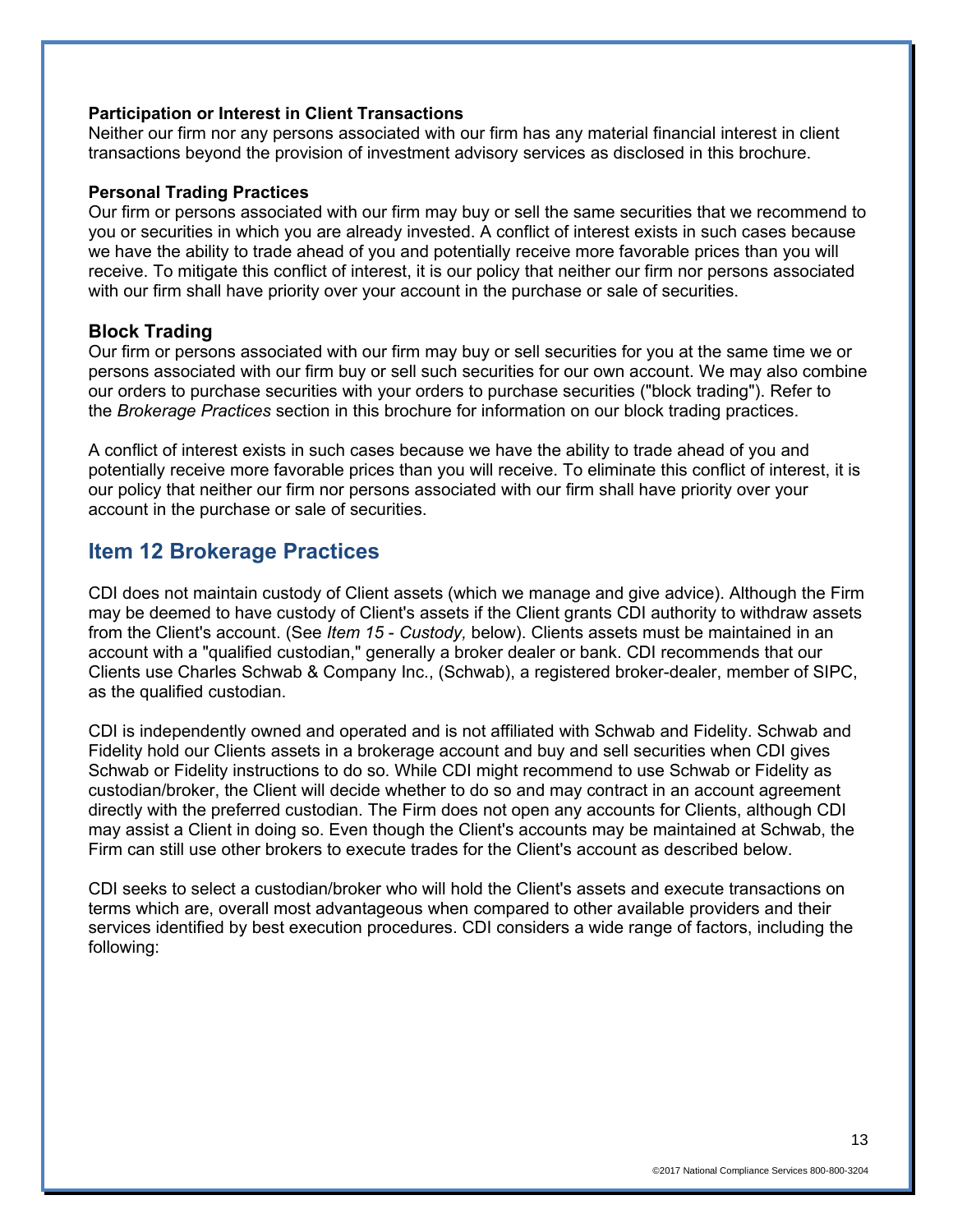- Combination of transaction execution services and asset custody services (generally without a separate fee for custody).
- Capability to execute and settle trades (buy and sell securities for Client's account).
- Capability to facilitate transfers and payments to and from accounts (wire transfers, check requests, bill payment, etc.)
- Breadth of available investment products (stocks. Bonds, mutual funds, exchange-traded funds [ETF's] etc.)
- Availability of investment research and tools which assist the Firm in making investment decisions.
- Quality of services.
- Competitiveness of the price of those services (commission rates, margin interest rates, other fees, etc.), and willingness to negotiate the prices.
- Reputation, financial strength and stability.
- Prior service to CDI and the Firm's other Clients.

For CDI Clients' accounts, which Schwab/Fidelity maintains, Schwab/Fidelity does not charge our Clients' separately for custody services, but is compensated by charging the Client commissions. or other fees, on trades which Schwab/Fidelity executes and which settle into the Clients' Schwab/Fidelity account. If it is chosen to trade using a "prime broker" or "trade away", Schwab/Fidelity charges the Client a flat dollar amount as a "prime broker" or "trade away" fee for each trade which it executes, using a different broker-dealer. However, when the securities which are bought or the funds from securities are sold, they are deposited (settled) into theClient's Schwab/Fidelity account. These fees are in addition to the commissions or other compensation the Client pays the executing broker dealer. To minimize Clients' trading costs, the Firm has Schwab or Fidelity execute most trades for that Client's account. CJD has determined that having Schwab or Fidelity execute most trades is consistent with the Firm's duty to seek "best execution" for our Clients' trades. Best execution means the most favorable terms for transactions based on all relevant factors, including other similar custodians.

CDI maintains relationships with a limited number of other broker-dealers. While a Client is free to select a broker or other service provider of his or her choosing, the Firm typically recommends that a Client establishes an account with a brokerage firm with which CDI has an existing relationship. As to such brokers CDI might, in certain circumstances, be deemed to be receiving a benefit in the form of research, market information, and/or administrative services. While the Firm believes the service, providers recommend by/or with which CDI has relationships (including the brokerage firms), provide benefits to the Client, each Client is expressly advised to evaluate any recommended broker or other service provider to ensure that they are acceptable to the Client.

Where a separate account manager is used, the separate account manager may select the brokerdealer to execute the transactions in the portfolio which he/she is managing. In such a case the separate account manager will have the responsibility to negotiate the amount of commissions charged.

CDI has adopted a Policy on Selecting Brokers and Dealers which requires "best execution", adherence to fiduciary duty and compliance with the law are paramount considerations in selecting a broker or dealer to effect transactions for Client accounts. In determining whether a certain broker or dealer is likely to provide best execution in a particular transaction, the Firm considers factors which it deems relevant to the broker's or dealer's execution capability, including e.g., commission rates, resolution of trade errors, settlement capabilities, trade execution, block trading capabilities, available research, products and services received, the reputation and financial stability of the broker or dealer.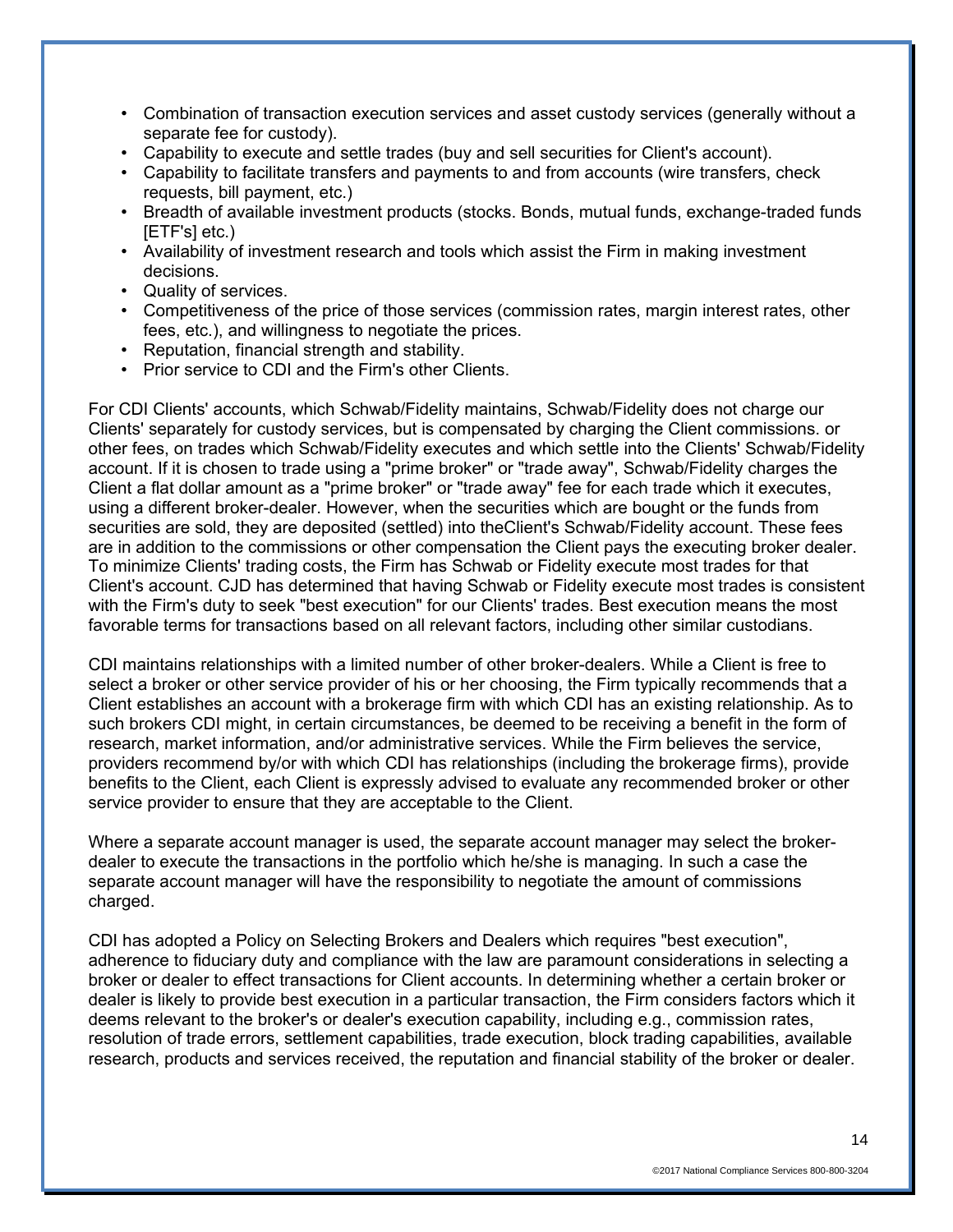Best execution is not measured solely by reference to commission rates. Paying one broker a higher commission rate than another broker, is permissible if the difference in cost is reasonably justified by the quality of the brokerage services offered. Also, CDI may cause the account to pay a higher commission in recognition of the value of "research services" and additional brokerage products and services a broker-dealer provides, or may be willing to provide, as described more fully below.Currently, CDI has soft dollar agreements with Jones Trading, the Interstate Group and Charles Schwab & Company, through which CDI receives research dollars as soft dollar commissions for computer research software. The Firm believes that these arrangements do not cause any significant conflict of interest when choosing a broker. Specific inquiries regarding these relationships are available upon request.

Beyond a broker's ability to provide the "best execution", CDI will also consider the value of "research" and additional brokerage products and services a broker-dealer has provided or will provide. This is known as paying for those services or products with "soft dollars". Because such services might be considered to provide a benefit to CDI, the Firm might be considered to have a conflict of interest in allocating Client brokerage business. CDI may receive benefits by selecting a certain broker or dealer to execute Clients transactions. The transaction compensation charged by the specific broker or dealer might not be the lowest compensation so the Firm has the ability to negotiate a better rate.

"Research" products and services, which CDI may receive from broker-dealers, currently include The Interstate Group and Jones Trading. These products and services may consist of economic surveys, data, and analysis; financial publications; recommendations or other information about product services (e.g. computer services and equipment, including hardware, software and data bases), which provide lawful and appropriate assistance to the Firm in the performance of CDI's investment decisionmaking responsibilities. Consistent with Section 28(e), brokerage products and services consist primarily of computer services and software which permit the Firm to effect securities transactions and perform functions incidental to transaction execution. Generally, CDI uses such products and services in the conduct of our investment decision making, not just for those accounts whose commissions may be considered to have been used to pay for the products or services.

CDI's use of soft dollars is done in a manner which satisfies the requirements of the safe harbor provided by Section 28(e) of the Securities Exchange Act of 1934. This means that CDI considers all factors described above, before placing orders with a certain broker. The Firm determines what payable commissions are reasonable in relation to the value of all the brokerage and research products and services the broker-dealer provides. In some cases, the commissions charged by a certain broker for a specific transaction or set of transactions may be greater than the amount another broker, who did not provide research services or products, might charge.

CDI does not exclude a broker-dealer from receiving business simply because the broker-dealer has not been identified as providing soft dollar research products and services. Although the Firm may not be willing to pay the same commission to such a broker-dealer, as it would have paid if the brokedealer provided such products and services.

As part of CDI's fiduciary duty to Clients, the Firm always endeavors to put the interests of Clients first. However, Clients should be aware that the receipt of economic benefits by CDI in and of itself creates a potential conflict of interest.

CDI does not use Client brokerage to compensate, or otherwise reward any brokers for Client referrals. However, CDI does have contractual arrangements with one or more employees or outside consultants under which the employee(s)/consultants will receive compensation from CDI for the establishment of new business/client relationships. The compensation is in the form of a referral fee, which is based on a percentage of the advisory or management fee collected.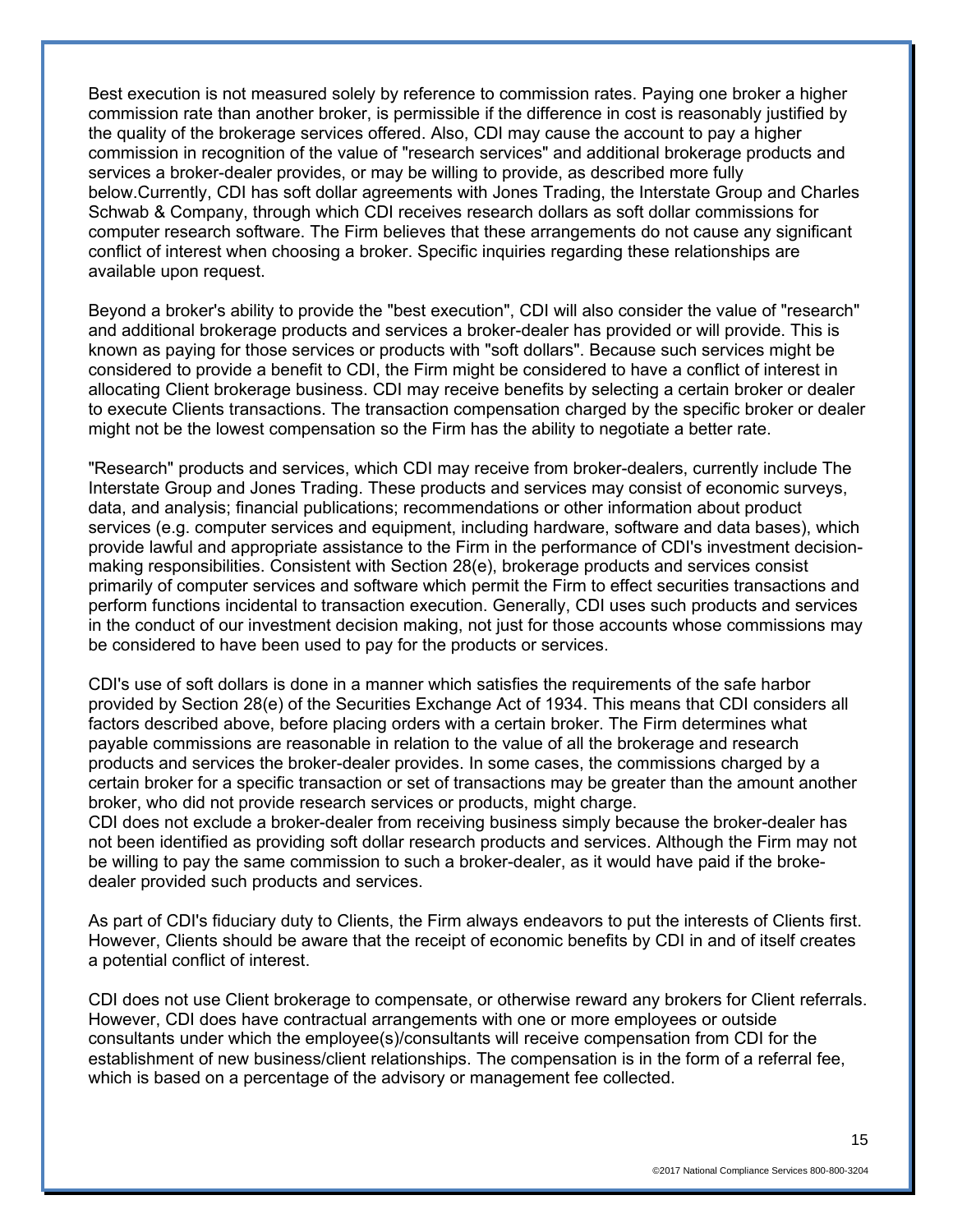Incentive based remuneration to the employee/consultant is predicated on the prospect by engaging in an investment advisory or investment management agreement with CDI. Such agreements will comply with the requirements set forth in Rule 206(4)-3 of the Investment Advisers Act of 1940, and/or applicable state statutes to the extent they apply. Under these arrangements, the Client does not pay higher fees than CDI's normal/typical advisory or management fees.

For discretionary accounts, CDI will generally aggregate orders with respect to a security if such aggregation is consistent with achieving the best execution for the various Clients accounts. When orders are aggregated, each participating account will receive the weighted average share price for all transactions in a security effected to fill such orders on a given business day. Transaction costs will be shared "pro-rata", based upon each account's participation in the transaction. Commissions for block transactions are based on the individual account relationship with the qualified custodian and will typically vary on an account by account basis, e.g., commissions might be higher or lower predicated on the individual account meeting preset minimums established by the custodian.

CDI aggregates Client transactions for discretionary accounts. However, CDI does not aggregate transactions for non-discretionary accounts. Accordingly, Clients are hereby advised that nondiscretionary accounts may receive different prices for the same securities transactions than discretionary accounts. In addition, Clients who do not enter into a non-discretionary arrangement with the Firm, may not be able to buy and sell the same quantities of securities and may be charged higher commissions or fees than Clients who enter into a discretionary arrangement.

## **Item 13 Review of Accounts**

## **Investment Management Reviews**

Client accounts are monitored daily with a formal review conducted at least quarterly. Additional reviews may be provided at the Client's request, based on deposits and/or withdrawals in the account, material changes in the Client's financial condition, or at the Portfolio Manager's discretion. Personnel currently performing reviews are:

Carl J. Domino, Executive VP of Investments and Chief Compliance Officer.The individuals conducting reviews may vary from time to time, as personnel join or leave CDI.

CDI will provide Clients with a quarterly progress statement regarding their account, and will make such written quarterly and annual reports concerning the investment management activities pursuant to the terms of the terms of the executed agreement for services. Additionally, the custodian holding the Client's funds and securities will send the Client a confirmation of every securities transaction and a brokerage statement at least quarterly. We suggest that our Client's review their brokerage statements and compare them to the reports distributed by CDI.

## **Financial Planning Reviews**

Carl J. Domino, Executive VP of Investments and Chief Compliance Officer will review financial plans as needed, depending on the arrangements made with you at the inception of your advisory relationship to ensure that the advice provided is consistent with your investment needs and objectives. Generally, we will contact you periodically to determine whether any updates may be needed based on changes in your circumstances. Changed circumstances may include, but are not limited to marriage, divorce, birth, death, inheritance, lawsuit, retirement, job loss and/or disability, among others. We recommend meeting with you at least annually to review and update your plan if needed. Additional reviews will be conducted upon your request and may be subject to additional fees. Written updates to the financial plan will be provided in conjunction with the review or as requested. If you implement financial planning advice, you will receive trade confirmations and monthly or quarterly statements from your account custodian(s).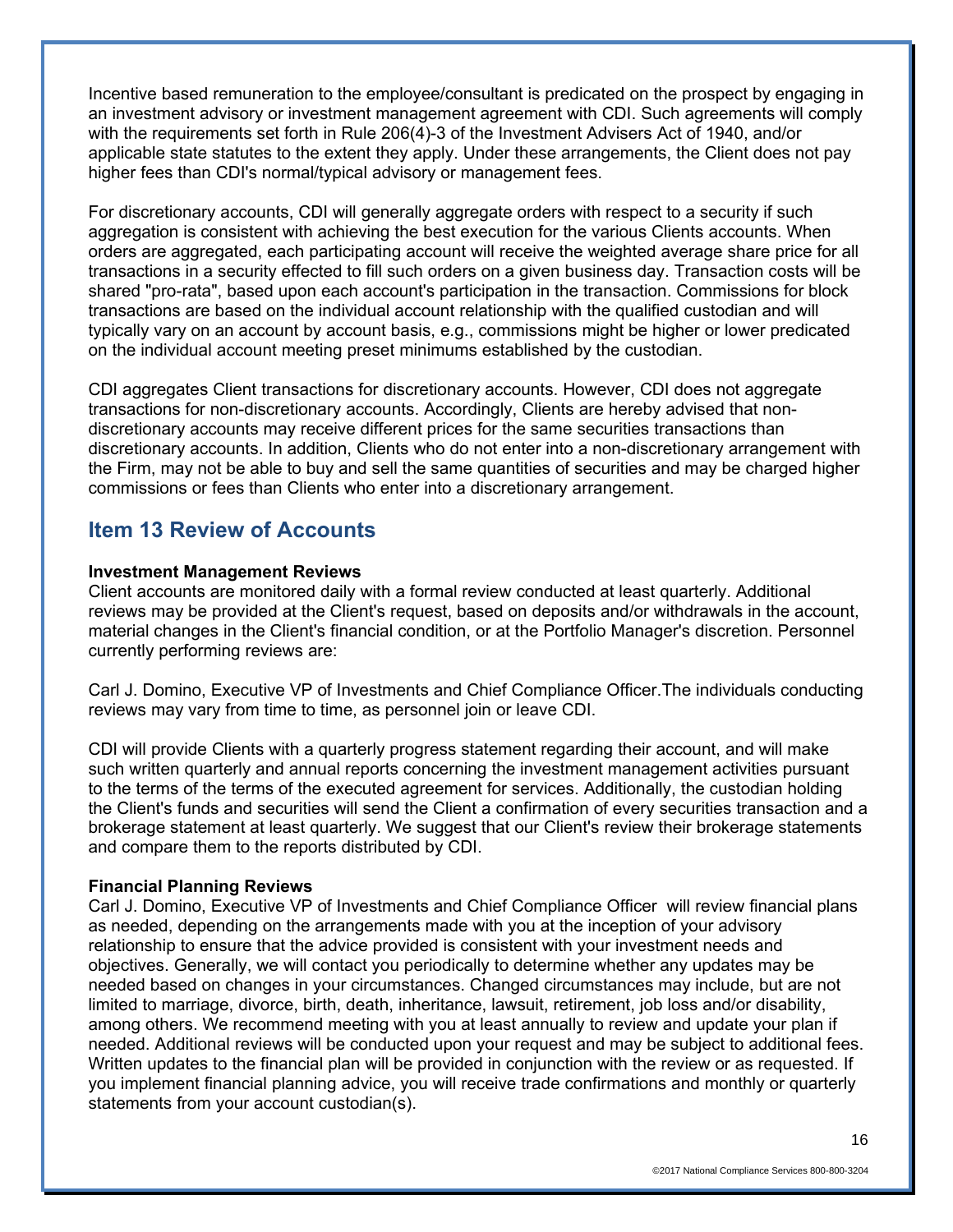# **Item 14 Client Referrals and Other Compensation**

CDI receives an economic benefit from Schwab & Fidelity in the form of support products and services it makes available to the Firm and other independent investment advisors whose Clients maintain their accounts with Schwab or Fidelity. How these products and services benefit CDI and the related conflicts of interest are described above (See *Item 12 - Brokerage Practices).* The availability of products and services is not based on CDI giving investment advice, such as buying certain securities for our Clients.

Also, Schwab and Fidelity make available to CDI, other products and services which benefit the Firm but may not benefit CDI's Clients accounts. However, some of these other products and services assist CDI in managing and administering Client accounts.

Listed below are products and services which include software and other technology:

- a. Provide access to Client account data (i.e. trade confirmations and account statements).
- b. Facilitate trade execution and allocation of aggregated trade orders for multiple Client accounts.
- c. Provide research, pricing information and miscellaneous market data.
- d. Facilitate payment of CDI's fees from Client accounts.
- e. Provide assistance with back-office functions, record keeping and Client reporting.

Generally, many of the above services may be used to service all or a substantial number of CDI's Client accounts, including accounts not maintained at Schwab Institutional. In addition, Schwab Institutional makes available to the Firm, other services intended to assist CDI manage and further develop the Firm's business enterprise. These services may include: consulting; publications and conferences on practice management; information technology; business succession; regulatory compliance; and marketing.

Also, Schwab may make available, arrange and/or pay for these types of services rendered to CDI by independent third parties. Schwab Institutional may discount or waive fees which the corporation would otherwise charge for some of these services or pay all or part of the fees of a third party providing these services to CDI.

CDI may receive from Fidelity, without cost, computer software and related systems support, which allows the Firm to better monitor Client accounts which are maintained at Fidelity. CDI may receive the software at no cost, because CDI renders Investment Management Services to Clients who maintain accounts with Fidelity and whose aggregate total assets exceed the established minimum required for an Investment Adviser to receive the software without cost. In addition, Fidelity may provide other discounts for purchased software, which permits CDI to better advise the Clients on their investments.

As a fiduciary, CDI always endeavors to act in the best interest of the Firm's Clients. However, CDI's recommendation for Clients to maintain their assets in accounts at Schwab or Fidelity, may be based in part on benefits provided to CDI by the availability of some of the foregoing products and services, not solely on the nature, cost, or quality of custody and brokerage services provided by Schwab ore Fidelity, which may create a potential conflict of interest.

#### **Client Referrals/Solicitors**

We directly compensate non-employee (outside) consultants, individuals, and/or entities (Solicitors) for client referrals. In order to receive a cash referral fee from our firm, Solicitors must comply with the requirements of the jurisdictions in which they operate. If you were referred to our firm by a Solicitor, you should have received a copy of this brochure along with the Solicitor's disclosure statement at the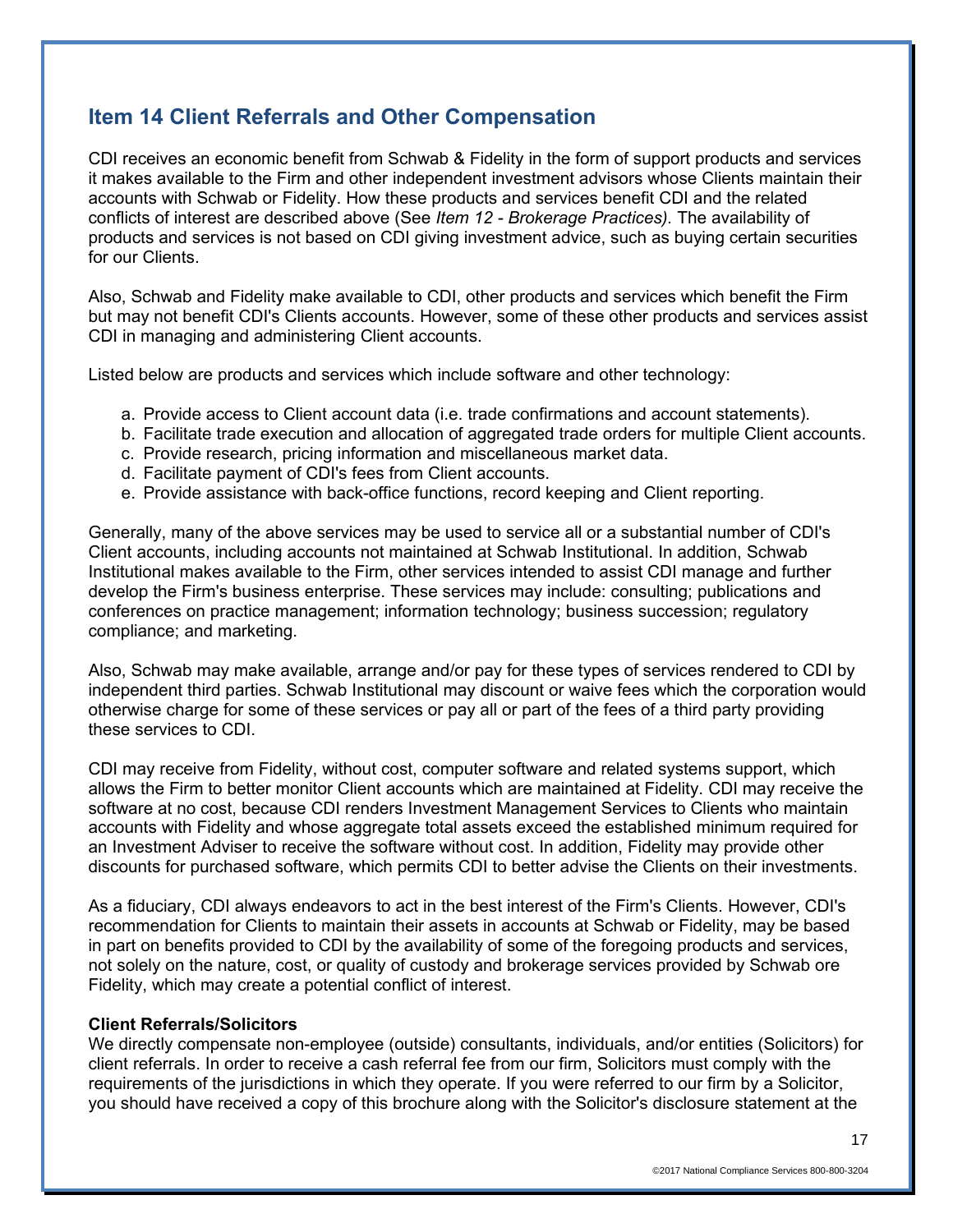time of the referral. If you become a client, the Solicitor that referred you to our firm will receive either a one-time fixed referral fee at the time you enter into an advisory agreement with our firm or a percentage of the advisory fee you pay our firm for as long as you are a client with our firm, or until such time as our agreement with the Solicitor expires. You will not pay additional fees because of this referral arrangement. Referral fees paid to a Solicitor are contingent upon your entering into an advisory agreement with our firm. Therefore, a Solicitor has a financial incentive to recommend our firm to you for advisory services. This creates a conflict of interest; however, you are not obligated to retain our firm for advisory services. Comparable services and/or lower fees may be available through other firms.

Solicitors that refer business to more than one investment adviser may have a financial incentive to recommend advisers with more favorable compensation arrangements. We request that our Solicitors disclose to you whether multiple referral relationships exist and that comparable services may be available from other advisers for lower fees and/or where the Solicitor's compensation is less favorable.

#### **Employee Compensation Arrangements**

We have and anticipate entering into contractual arrangements with employees of our firm, under which the individual receives compensation from our firm for the establishment of new client relationships. Employees who refer clients to our firm must comply with the requirements of the jurisdictions where they operate. The compensation is a percentage of the advisory fee you pay our firm for as long as you are a client with our firm, or until such time as our agreement with the Solicitor expires. You will not be charged additional fees based on this compensation arrangement. Incentive based compensation is contingent upon you entering into an advisory agreement with our firm. Therefore, the individual has a financial incentive to recommend our firm to you for advisory services. This creates a conflict of interest; however, you are not obligated to retain our firm for advisory services. Comparable services and/or lower fees may be available through other firms.

## **Item 15 Custody**

Under government regulations, CDI is deemed to have custody of the Client's assets if, e.g., the Client authorizes the Firm to instruct the custodian to deduct CDI's advisory fees directly from the Client's account [or if the Client grants CDI the authority to move funds to another person's account]. The custodian maintains actual custody of the Client's assets. The Client will receive account statements directly from their custodian at least quarterly. Statements will be sent to the Client's email or postal mailing address on record. Also, the Firm urges Clients to review and compare their statements with the quarterly reports provided to them by CDI. (See Item #4 above for cross-reference).

## **Custody Due to Standing Letter of Authorization**

CDI may assist clients with transfer of their assets between two or more of a client's accounts maintained at the client's custodian, or maintained with multiple custodians. CDI will ensure that the client has authorized CDI in writing to make such transfers and will ensure that a copy of such authorization is provided to the custodian(s). This authorization shall specify the name and account numbers on the sending and receiving accounts to ensure the sending custodian has a record that the client has identified the accounts for which the transfer is being effected as belonging to the client. This ability to transfer a client's assets between the client's accounts maintained at one or more qualified custodians if the client has authorized the adviser in writing to make such transfers causes our firm to exercise limited custody over your funds or securities. Pursuant to Rule 206(4)-2 (the "Custody Rule"), CDI has taken steps to have controls and oversight in place to support the no-action letter issued by the SEC on February 21, 2017 (the "SEC no-action letter"). With respect to third party standing letters of authorization ("SLOA") where a client may grant CDI the authority to direct custodians to disburse funds to one or more third party accounts, we are deemed to have limited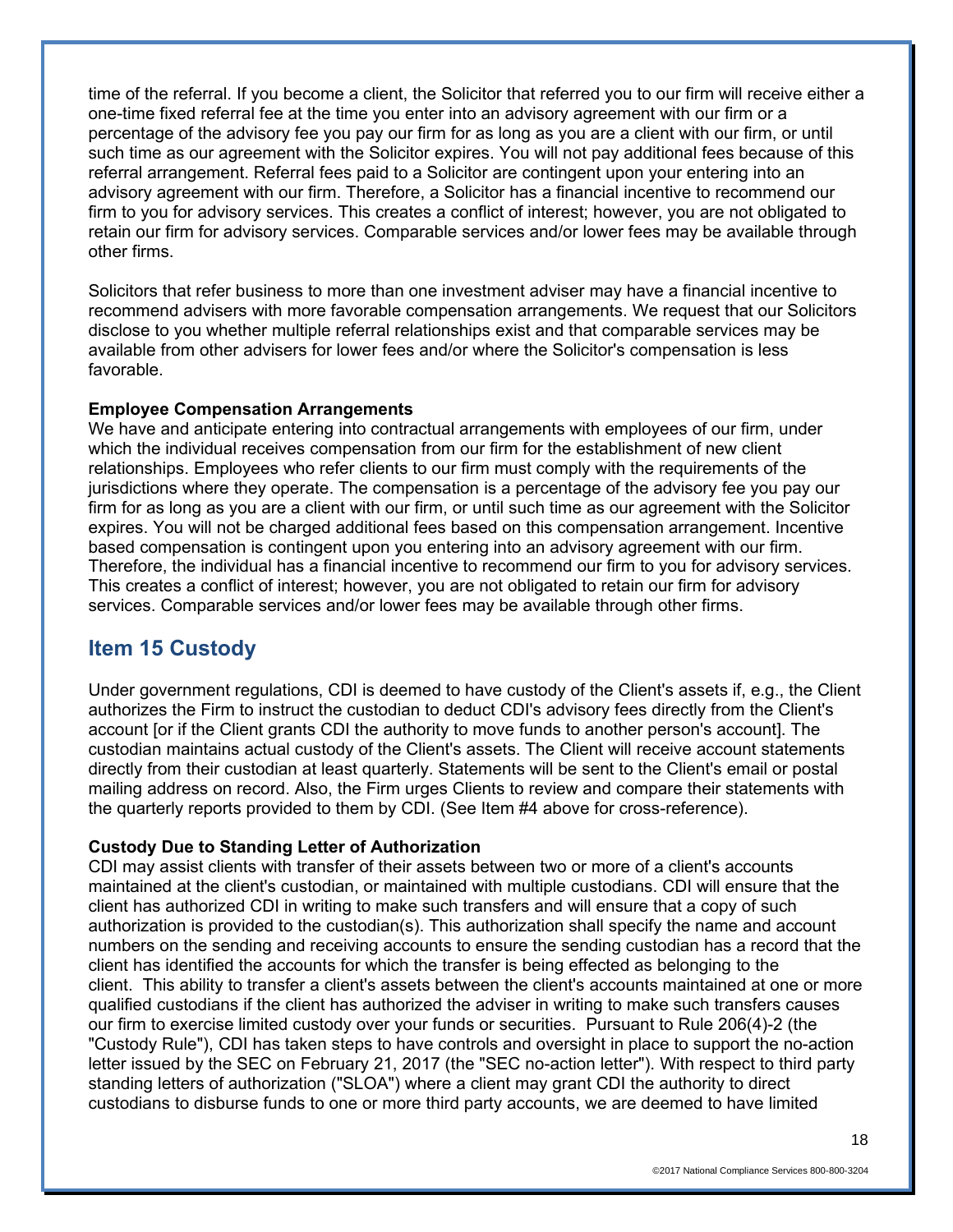custody. However, we are not required to comply with the surprise examination requirement of the Custody Rule if we are otherwise in compliance with the seven representations noted in the February 21, 2017 no-action letter. Where the Adviser acts pursuant to a SLOA, we believe we are making a good faith effort to comply with the representations noted in the SEC's no-action letter. Additionally, since many of those representations involve the qualified custodian's operations, CDI will collaborate closely with its custodians to ensure that the representations would be able to be met.

# **Item 16 Investment Discretion**

Before we can buy or sell securities on your behalf, you must first sign our discretionary management agreement and the appropriate trading authorization forms.

You may grant our firm discretion over the selection and amount of securities to be purchased or sold for your account(s) without obtaining your consent or approval prior to each transaction. You may specify investment objectives, guidelines, and/or impose certain conditions or investment parameters for your account(s). For example, you may specify that the investment in any particular stock or industry should not exceed specified percentages of the value of the portfolio and/or restrictions or prohibitions of transactions in the securities of a specific industry or security. Refer to the *Advisory Business* section in this brochure for more information on our discretionary management services.

If you enter into non-discretionary arrangements with our firm, we will obtain your approval prior to the execution of any transactions for your account(s). You have an unrestricted right to decline to implement any advice provided by our firm on a non-discretionary basis.

# **Item 17 Voting Client Securities**

In general, CDI will determine how to vote proxies based on our reasonable judgment when a vote, most likely, will produce favorable financial results for CDI's Clients. Proxy votes generally will be cast in favor of proposals which maintain or strengthen the shared interests of shareholders and management, increase shareholder value, maintain or increase shareholder influence over the issuer's board of directors and management and maintain or increase the rights of shareholders. Generally, proxy votes will be cast against proposals having the opposite effect. In addition, the Firm will consider both sides of each proxy issue. Consistent with the Firm's paramount commitment to the financial investment goals of CDI's Clients, social considerations will not be considered absent, contrary to Client's instructions. Unless we receive specific instructions from you, we will not base votes on social considerations.

Conflicts of interest between the Firm or a principal of the Firm and CDI's Clients, in respect of a proxy issue, conceivably may arise, e.g., from personal or professional relationships with a company or with the directors, candidates for director, or senior executives of a company who is the issuer of Client securities.

If the Compliance Officer determines a material conflict of interest exists, the following procedures will be followed:

- a. The Firm may disclose the existence and nature of the conflict to the Client(s) owning the Client securities, and seek directions on how to vote the proxies.
- b. CDI may abstain from voting, particularly if there are conflicting Client interests (e.g., where Client accounts hold different Client securities in a competitive merger situation).
- c. The Firm may follow the recommendations of an independent proxy voting service in voting the proxies.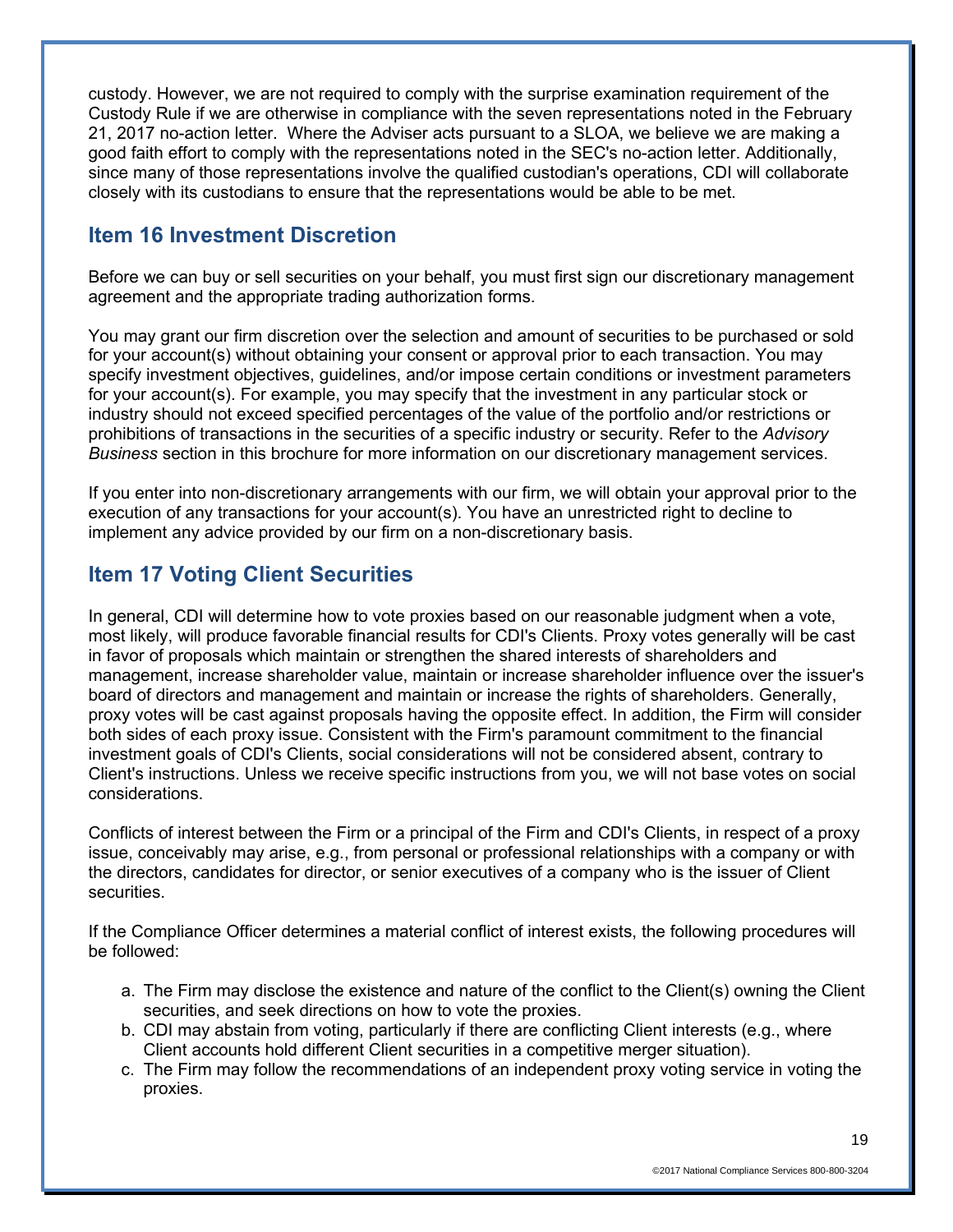CDI keeps certain records required by applicable law pertaining to the Firm's proxy voting activities for Clients and shall provide proxy-voting information to Clients upon their written or oral request. A copy of CDI's proxy-voting policies is available to Clients upon request.

In the event you wish to direct our firm on voting a particular proxy, you should contact our main office at the phone number on the cover page of this brochure with your instruction.

## **Item 18 Financial Information**

On 6/19/2020, our firm received a Payroll Protection Program ("PPP") loan under the federal governments Coronavirus Aid, Relief, and Economic Security ("CARES") Act in the amount \$14,592 to allow it to support ongoing operations, including maintaining existing payroll for personnel working for the Registrant, through this period of economic uncertainty related to the Covid-19 pandemic. This loan is forgivable if the specific terms in the loan are met.

CDI does not take physical custody of Client's funds or securities, or serve as trustee or signatory for Client accounts. We do not require the pre-payment of more than \$500 in fees six or more months in advance. Therefore, the Firm does not require to include a financial statement with this brochure.

We have not filed a bankruptcy petition at any time in the past ten years.

## **Item 19 Requirements for State-Registered Advisers**

Neither the Firm, nor any of our management persons is compensated for advisory services with performance-based fees. Please refer to the "Performance-Based Fees and Side-By-Side Management" section above for additional information on this topic.

Our firm is not actively engaged in any business other than giving investment advice that is not already disclosed above.

Neither the Firm, nor nor any of our management persons have any reportable arbitration claims, civil, self-regulatory organization proceeding or administrative proceeding.

Neither the Firm, nor nor nor any of our management persons have a material relationship or arrangement with any issuer of securities.

Refer to the Part(s) 2B for background information about management personnel and those giving advice on behalf of the Firm.

#### **State of California Required Disclosures**

All material conflicts of interest under CCR Section 260.238 (k) are disclosed regarding the investment adviser, its representatives or any of its employees, which could be reasonably expected to impair the rendering of unbiased and objective advice.

# **Item 20 Additional Information**

#### **Trade Errors**

In the event a trading error occurs in your account, our policy is to restore your account to the position it should have been in had the trading error not occurred. Depending on the circumstances, corrective actions may include canceling the trade, adjusting an allocation, and/or reimbursing the account.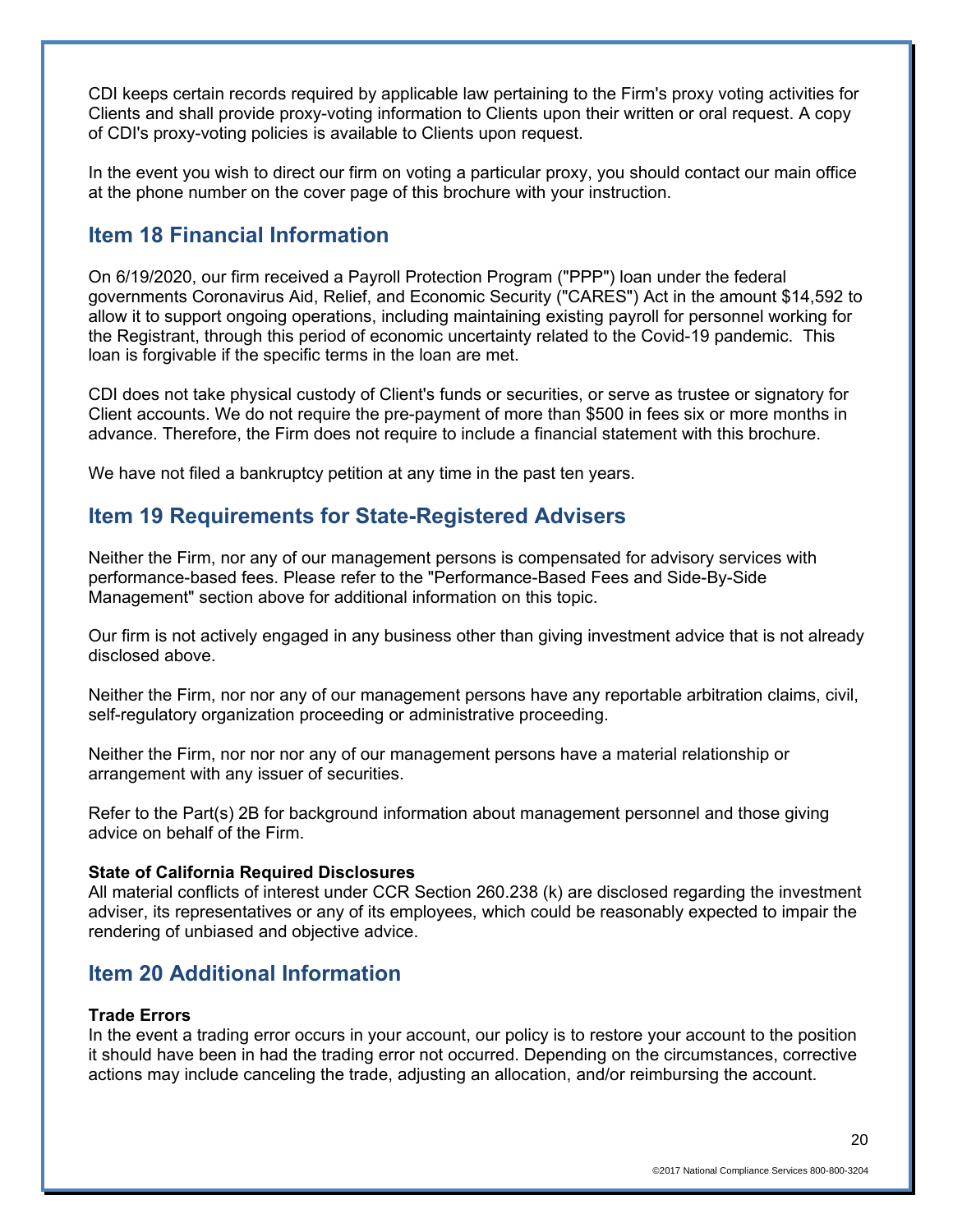### **Class Action Lawsuits**

We will assist you, in conjunction with your legal counsel or other professionals, in filing claims with the claims administrator to participate in any settlement proceeds related to class action settlements involving a security held in your portfolio. We may also work with your legal counsel to determine whether you are eligible to participate in class action litigation to recover damages on your behalf for injuries as a result of actions, misconduct, or negligence by issuers of securities held in your portfolio.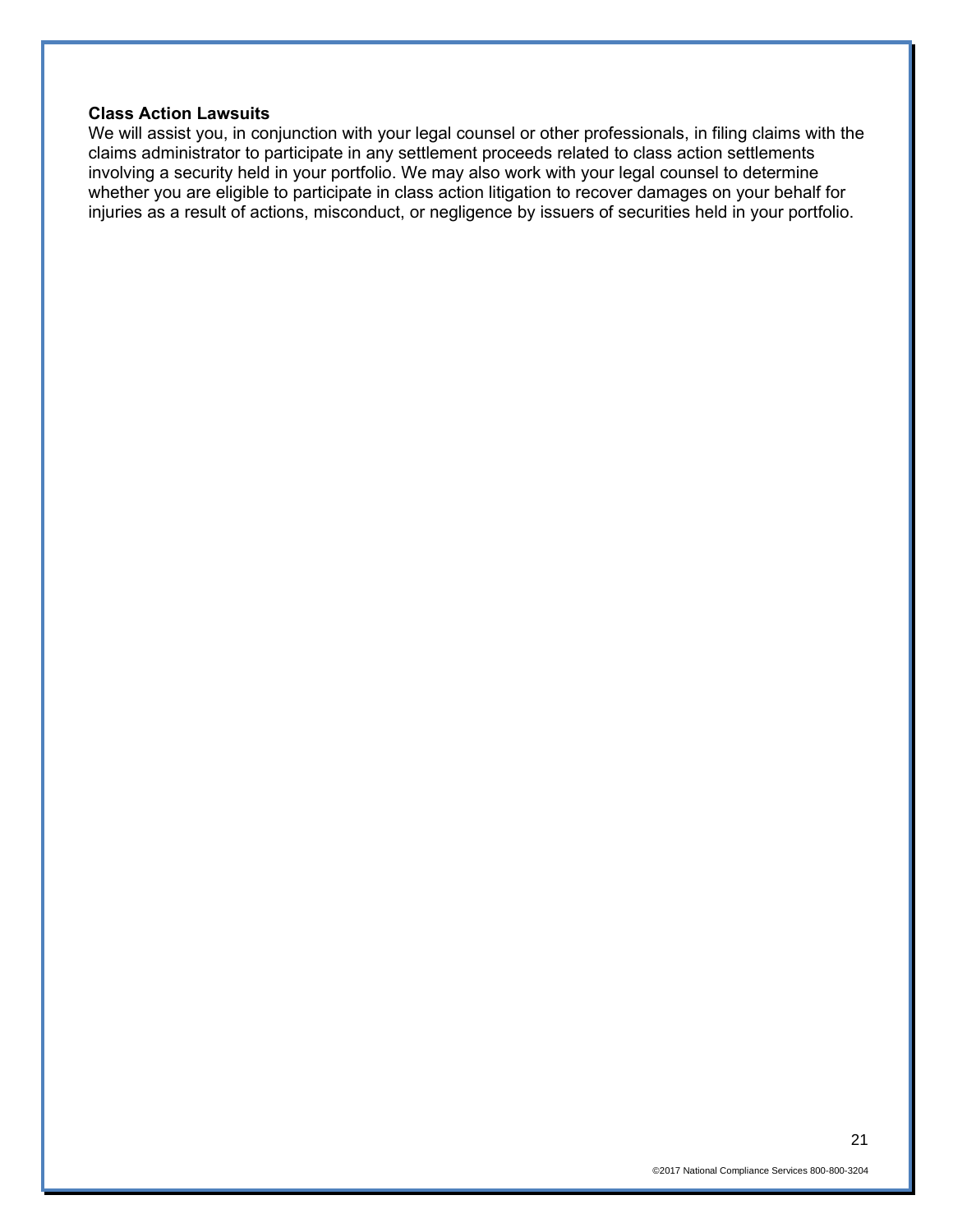**Carl J. Domino, CFA**

**CRD No. 818537**

**Carl Domino, Inc.**

**220 Quadrille Blvd., Suite 220 West Palm Beach, FL 33401**

**Telephone: (561) 833-2882 Facsimile: (561) 833-5282**

**March 28, 2022**

## **FORM ADV PART 2B BROCHURE SUPPLEMENT**

**This brochure supplement provides information about Carl J. Domino that supplements the Carl Domino, Inc. brochure. You should have received a copy of that brochure. Please contact us at (561) 833-2882 if you did not receive Carl Domino, Inc.'s brochure or if you have any questions about the contents of this supplement.**

**Additional information about Carl J. Domino is available on the SEC's website at [www.adviserinfo.sec.gov.](http://www.adviserinfo.sec.gov/)**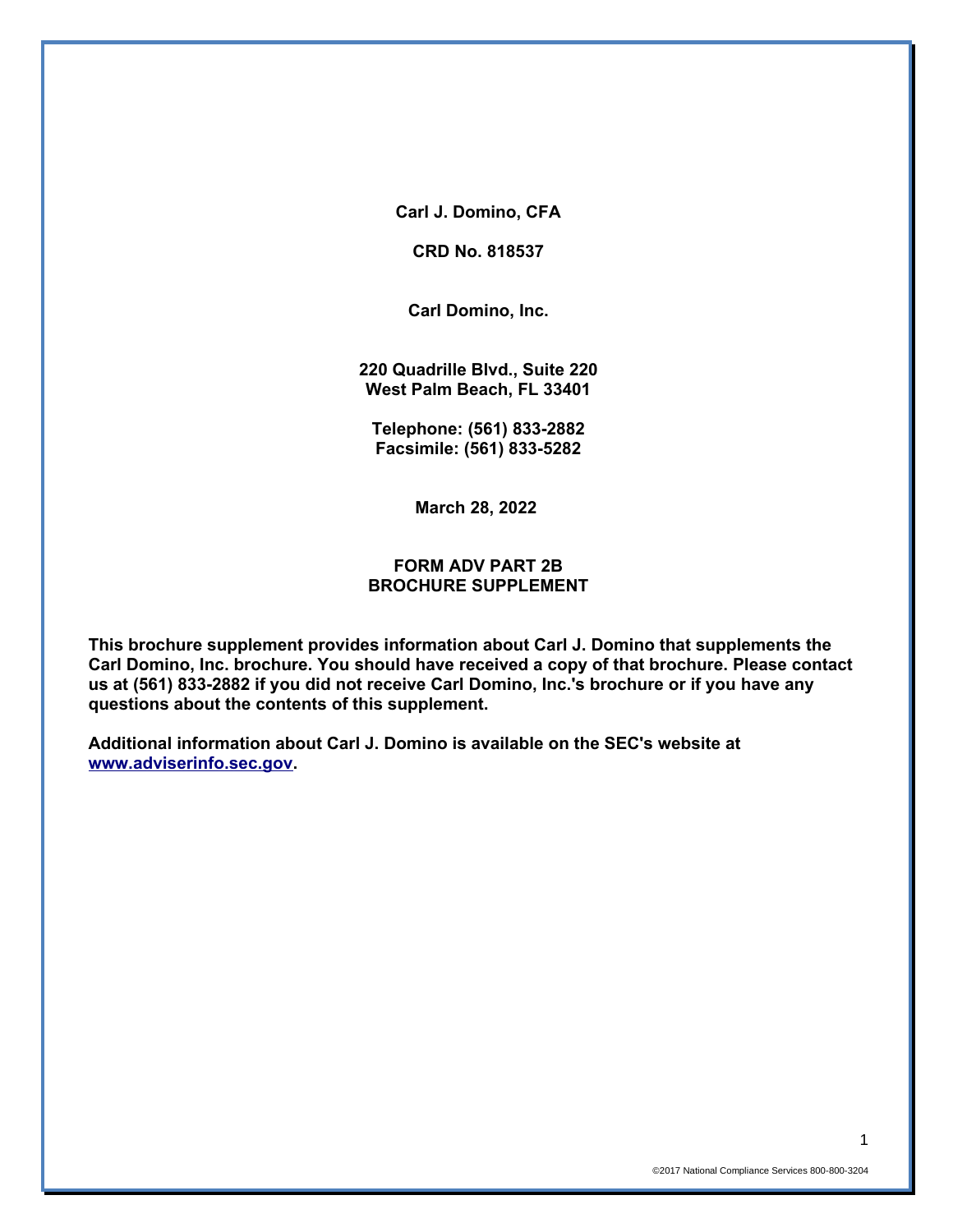# **Item 2 Educational Background and Business Experience**

*Year of Birth:* 1944

#### **Formal Education after High School:**

- Florida State University, B.A., Business, 1966
- Harvard University, M.B.A., 1972
- Nova Law School Juris Doctorate. 2014

**Business Background for the Previous Five Years:**

• Carl Domino, Inc., President/CEO/Chief Investment Officer/CCO, Member Investment Committee, 07/2004 to Present.

### *Certifications:*

• **The Chartered Financial Analyst CFA** and Certification Mark (collectively, the "CFA marks") are professional certification marks granted in the United States and internationally by the CFA Institute.

The Chartered Financial Analyst (CFA) charter is a globally respected, graduate-level investment credential established in 1962 and awarded by CFA Institute — the largest global association of investment professionals.

There are currently more than 90,000 CFA charter holders working in 135 countries. To earn the CFA charter, candidates must: 1) pass three sequential, six-hour examinations; 2) have at least four years of qualified professional investment experience; 3) join CFA Institute as members; and 4) commit to abide by, and annually reaffirm, their adherence to the CFA Institute Code of Ethics and Standards of Professional Conduct.

*High Ethical Standards* **-** The CFA Institute Code of Ethics and Standards of Professional Conduct, enforced through an active professional conduct program, require CFA charter holders to:

- Place their clients' interests ahead of their own
- Maintain independence and objectivity
- Act with integrity
- Maintain and improve their professional competence
- Disclose conflicts of interest and legal matters

*Global Recognition -* Passing the three CFA exams is a difficult feat that requires extensive study (successful candidates report spending an average of 300 hours of study per level). Earning the CFA Charter demonstrates mastery of many of the advanced skills needed for investment analysis and decision making in today's quickly evolving global financial industry. As a result, employers and clients are increasingly seeking CFA charter holders—often making the charter a prerequisite for employment.

Additionally, regulatory bodies in 19 countries recognize the CFA charter as a proxy for meeting certain licensing requirements, and more than 125 colleges and universities around the world have incorporated a majority of the CFA Program curriculum into their own finance courses.

*Comprehensive and Current Knowledge -* The CFA Program curriculum provides a comprehensive framework of knowledge for investment decision making and is firmly grounded in the knowledge and skills used every day in the investment profession. The three levels of the CFA Program test a proficiency with a wide range of fundamental and advanced investment topics, including ethical and